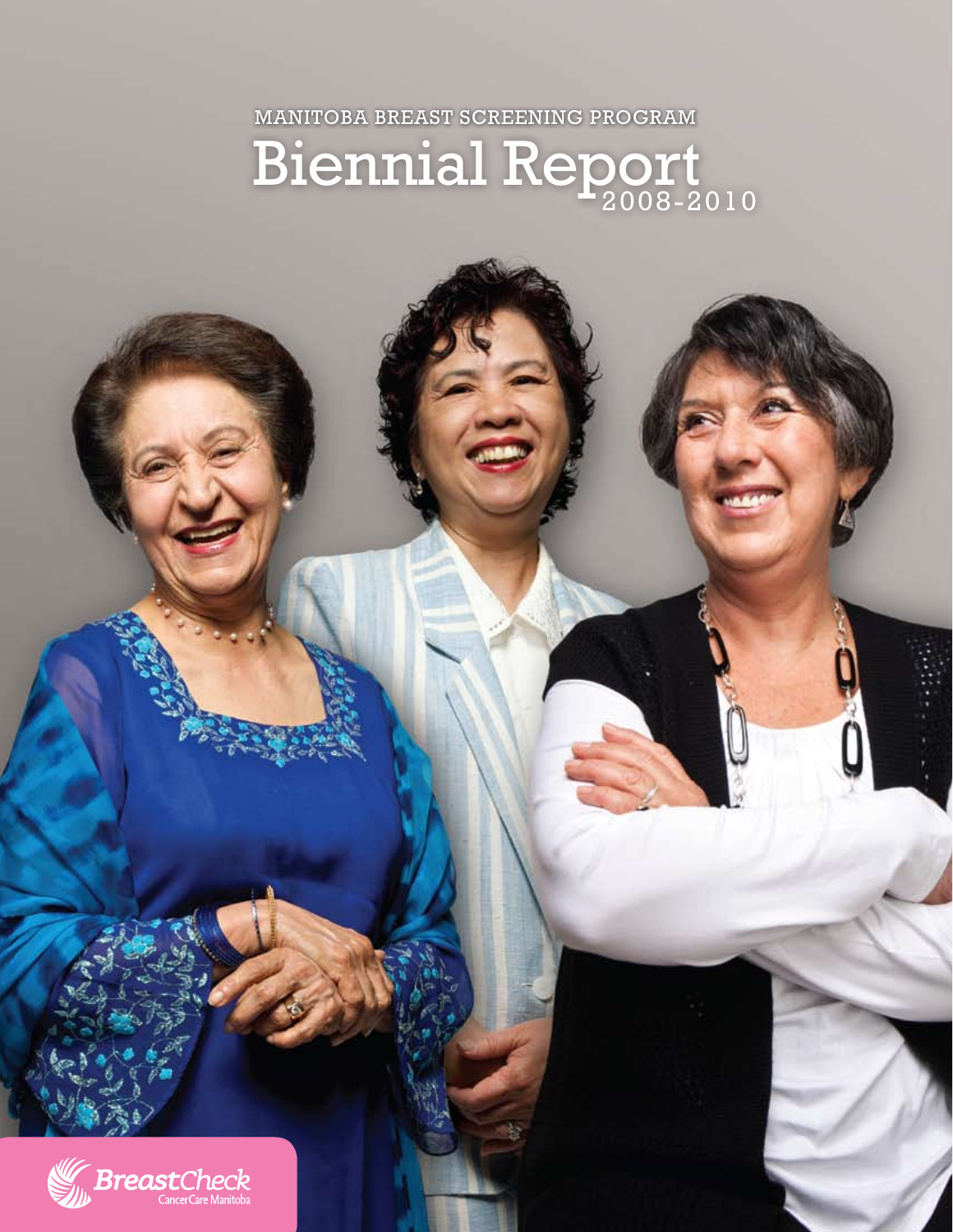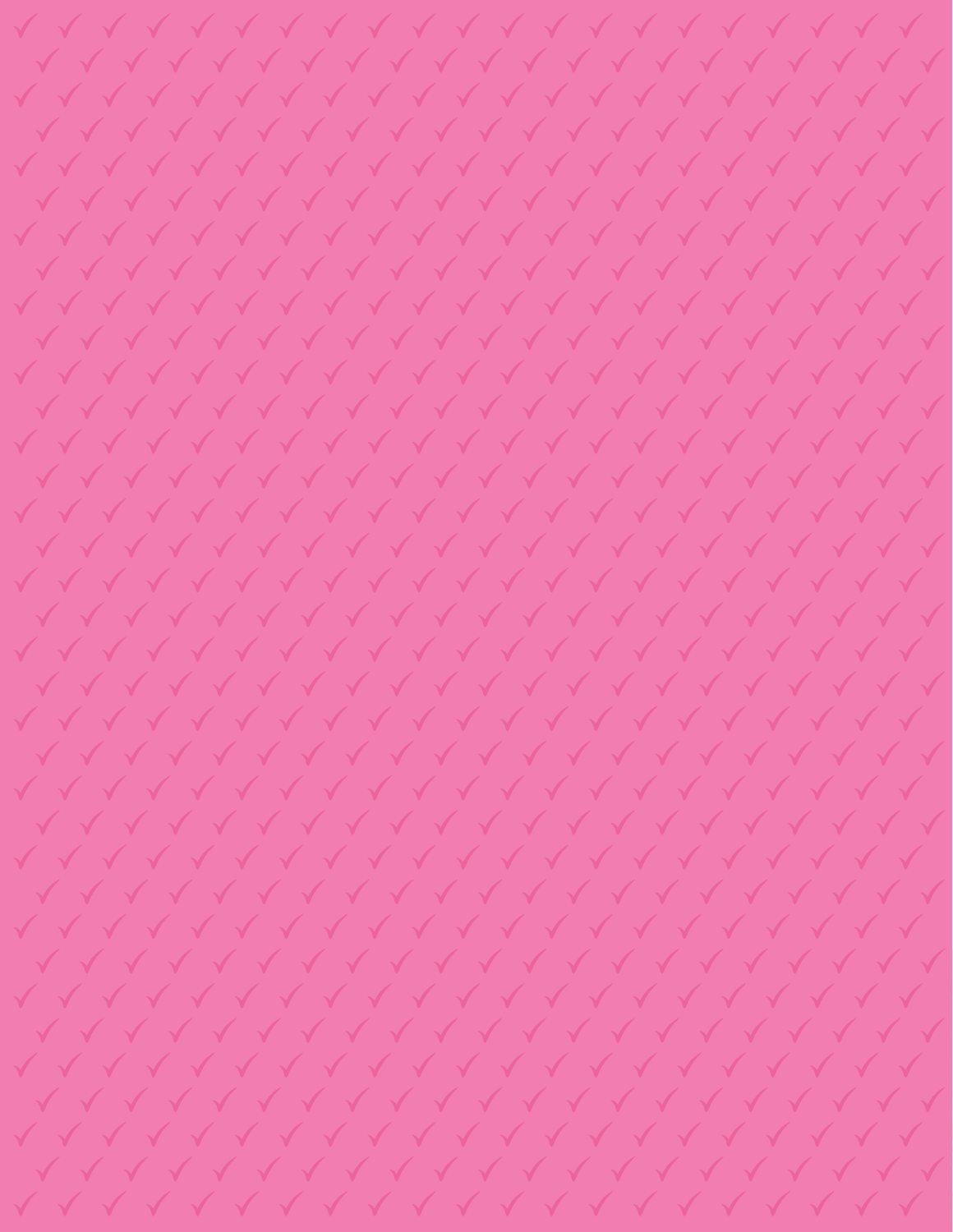# **TABLE OF CONTENTS**

| <b>EXECUTIVE SUMMARY</b>                                          | በፈ |
|-------------------------------------------------------------------|----|
| <b>INTRODUCTION</b>                                               | 05 |
| RECRUITMENT AND PROMOTION                                         | 06 |
| Growing the Program                                               | በ6 |
| Age changes                                                       | በ6 |
| Multi-language work -<br>Building on previous success             | იგ |
| First Nations, Inuit,<br>and Metis Initiatives                    | በ7 |
| <b>CCMB-Norway House Cancer</b><br>Services Adaptation Initiative | 07 |
| New resources/promotion efforts                                   | 08 |

| <b>QUALITY ASSURANCE</b>                            |    |  |  |  |  |  |
|-----------------------------------------------------|----|--|--|--|--|--|
| <b>PROGRAM RESULTS</b>                              | 09 |  |  |  |  |  |
| Participation                                       | 09 |  |  |  |  |  |
| Retention                                           | 11 |  |  |  |  |  |
| <b>Characteristics of Participants</b>              | 11 |  |  |  |  |  |
| Risk Factor Information                             | 12 |  |  |  |  |  |
| Satisifaction                                       | 13 |  |  |  |  |  |
| Abnormal Call Rate and<br>Diagnostic Investigations |    |  |  |  |  |  |
| Time to Diagnosis                                   | 15 |  |  |  |  |  |
| <b>Cancer Detection</b>                             | 17 |  |  |  |  |  |
| Comparison to Canadian Targets                      | 20 |  |  |  |  |  |
| <b>ACKNOWLEDGEMENTS</b>                             |    |  |  |  |  |  |
| <b>APPENDIX</b>                                     | 21 |  |  |  |  |  |
| Appendix 1. Mammography Guidelines                  | 21 |  |  |  |  |  |
| Appendix 2. Education Resources                     | 21 |  |  |  |  |  |
| Appendix 3. Glossary and Definitions                |    |  |  |  |  |  |
| Appendix 4. Supplementary Tables                    |    |  |  |  |  |  |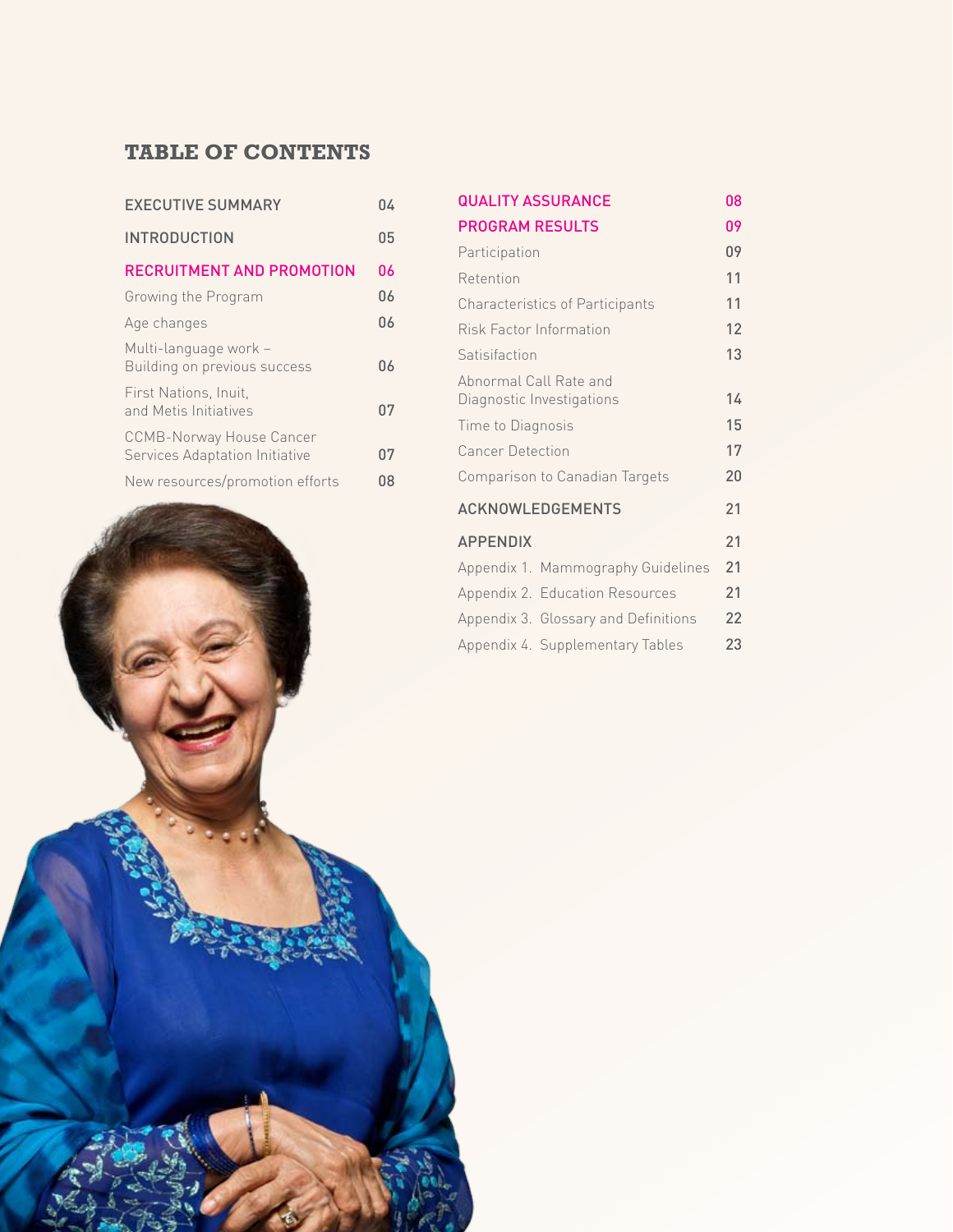# Executive Summary

The goal of the Manitoba Breast Screening Program\* (MBSP) is to reduce breast cancer mortality by detecting cancer as early as possible. In order to achieve this goal, the Program aims to screen 70% of Manitoba women 50 to 69 years of age every two years.

This report provides a description of activities and program outcomes from April 1, 2008 to March 31, 2010.

# Highlights include the following:

# Recruitment and Promotion

- $\blacktriangleright$  Program capacity was increased; 11,098 additional screens were performed. Appointments were added to most existing screening sites and five new mobile sites were added in under-screened areas.
- $\blacktriangleright$  The upper age limit (69 years of age) was removed. As a result, 4,671 women 70 years of age and older were screened.
- $\triangleright$  Six languages were added to the Reduce Your Risk DVD Resource.
- $\blacktriangleright$  Flights to the nearest screening site were provided to ten remote northern communities.
- $\blacktriangleright$  The Program collaborated with the Manitoba Cervical Cancer Screening Program and ColonCheck Manitoba to create "It matters to You" ads for buses, newspapers, and television.

#### Program Results

- $\triangleright$  The MBSP provided 82,492 screens (16,895 first screens and 65,597 re-screens).
- $\blacktriangleright$  Fifty-six percent of women 50 to 69 years of age participated in the Program.
- $\blacktriangleright$  The abnormal call rate was 8.7% for first screens and 3.9% for re-screens.
- $\triangleright$  The median waiting time from an abnormal screening result to final diagnosis was 17 days for women who did not have a tissue biopsy and 39.5 days for women who did have a tissue biopsy. The waiting time has decreased from 2006/08.
- During 2008 and 2009, the MBSP detected 348 cases of invasive breast cancer. The cancer detection rate was 4.3 per 1000 women screened (4.7 per 1000 for first screens and 4.2 per 1000 for re-screens).
- $\triangleright$  The positive predictive value for cancer in women with an abnormal screen in 2008 and 2009 was 5% for first screens and 10% for re-screens.
- $\blacktriangleright$  The benign to malignant open biopsy ratio during this time period was 3.4:1. The benign to malignant core biopsy ratio was 1.5:1.
- $\triangleright$  Thirty-three percent of invasive breast cancer cases were less than or equal to 10 mm in size; 61% were less than or equal to 15 mm in size. Seventy-six percent of invasive breast cancer cases were node negative. Sixty-four percent were stage I, 31% were stage II, and 5% were stage III or IV.
- $\blacktriangleright$  The MBSP meets the majority of the national screening targets.

\*As of March 2011, the Manitoba Breast Screening Program's name changed to BreastCheck CancerCare Manitoba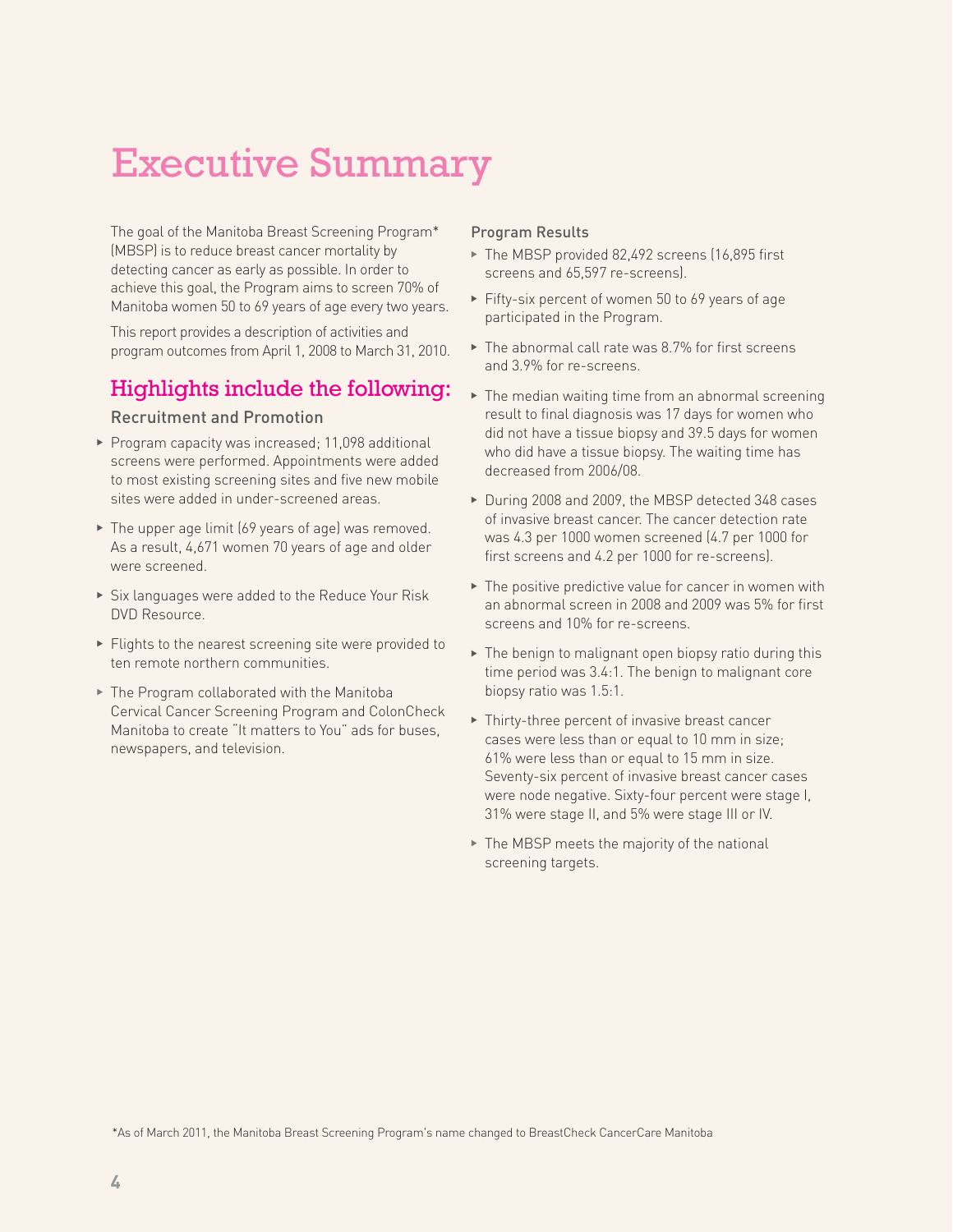# Introduction

 The Manitoba Breast Screening Program (MBSP) was introduced in 1995 with the goal of reducing mortality from breast cancer by finding cancer as early as possible. In 2009, the program evaluated the effect of screening participation on breast cancer mortality in Manitoba. The results indicate that the risk of dying from invasive breast cancer was reduced by 23% for screened women 50 to 69 years of age.

In addition to the effect on breast cancer mortality, the Program monitors and works to continually improve all aspects of screening performance. This biennial report details the work of the MBSP team.

Screening services are provided at four fixed sites: Misericordia Health Centre in Winnipeg, Brandon Regional Health Centre, Thompson General Hospital, and Boundary Trails Health Centre in Morden/ Winkler. Two mobile screening vans visit 89 rural, northern, and urban communities year round.

 The screening process includes the following steps:

- 1. Recruitment and recall of the target population
- 2. Provision of a two-view mammogram
- 3. Referral of women with an abnormal screening result for further investigation

The MBSP's target population includes all eligible women 50 to 69 years of age. Women are eligible to attend the program if they are asymptomatic, have never been diagnosed with breast cancer, and do not have breast implants. In the fall of 2008, the upper age limit was removed and women over the age of 69 years are now accepted at all screening sites. Screening is provided to women younger than 50 years of age at the mobile sites with a doctor's referral.

Women receive an invitation letter when they turn 50 years of age. Invitation and reminder letters are also sent to non-participants and overdue women. Women are recalled either annually or biennially based on the radiologist's recommendations.

Following screening, each woman and her primary care provider are sent her mammography results. If the results are abnormal and further tests are required, the Program can directly refer women to one of five diagnostic facilities or the WRHA Breast Health Centre. All diagnostic test information and the final diagnosis are obtained by the Program.

This report presents Program activities and outcomes for women 50 to 69 years of age who were screened from April 1, 2008 to March 31, 2010 unless otherwise indicated.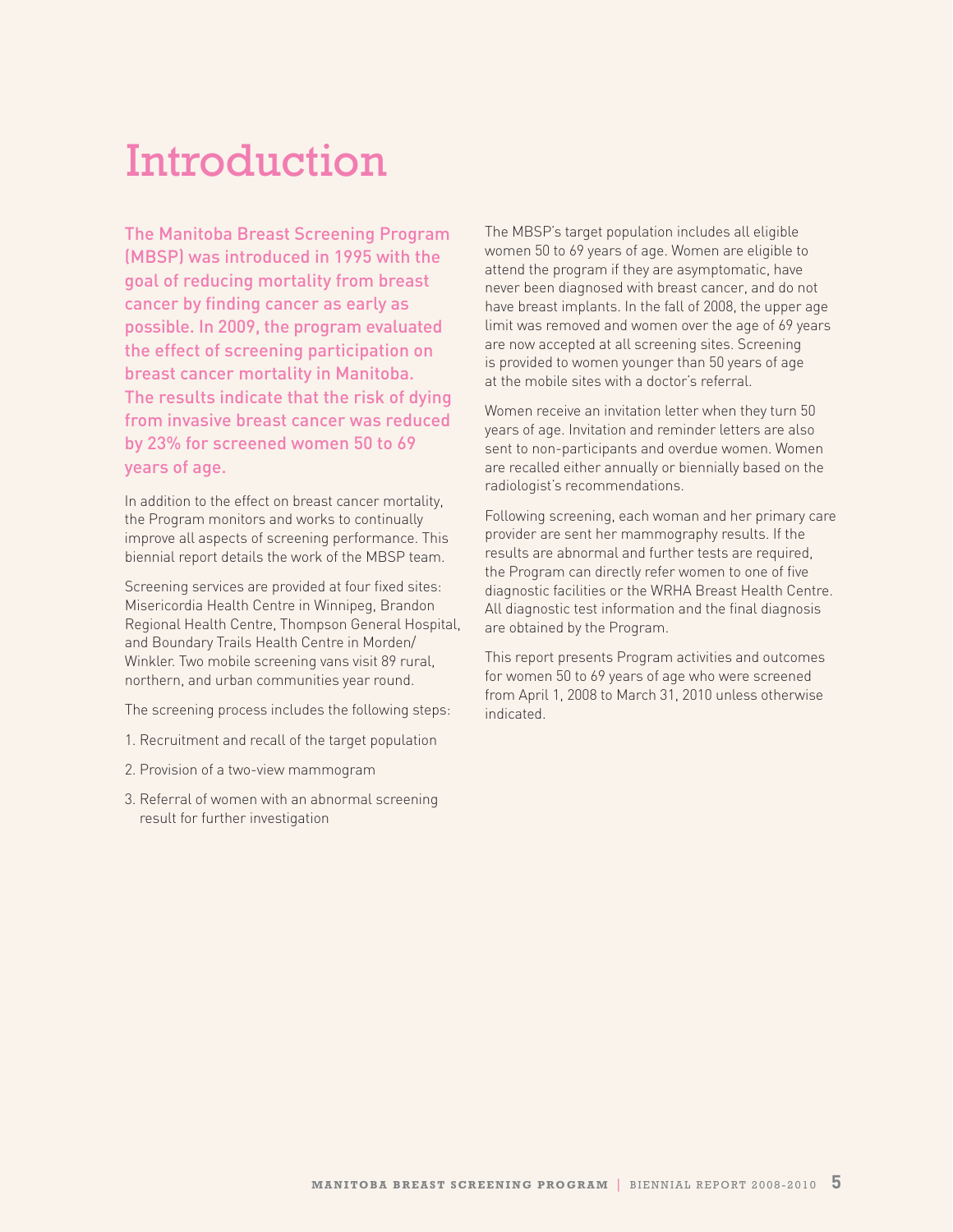# Recruitment and Promotion

The MBSP strives to maximize the number of appointments available and provide access for as many Manitoba women as possible. Most women indicate that the letter of invitation is their primary reason for booking an appointment. A physician referral is the next most common reason. When letters are combined with a community information campaign, the response improves further. Information and poster packages are sent to Regional Health Authority (RHA) partners, primary care providers, pharmacists, and community groups. We also advertise in local newspapers and radio stations that reach immigrant and First Nation, Inuit and Métis audiences. We contact all First Nations communities to offer group trips to the closest mobile site if we do not travel to their community.

A new Public Health Agency of Canada resource called Information on Mammography for Women Age 40 and Older: A Decision Aid for Breast Cancer Screening in Canada can assist women to decide whether or not to be screened.



# Growing the program

In 2008, Manitoba Health provided funding to increase program capacity by 25% (10,000 appointments per year).

Appointments were added at the Misericordia Health Centre site, Brandon Regional Health Centre, and several mobile sites improving accessibility and participation. Community meetings provided valuable information about possible mobile locations and ways to reach under-screened women.



# Age changes

In August, 2008, the MBSP eliminated the upper age limit allowing women over 69 years of age to attend. Women aged 70 to 74 who have attended the Program in the previous 2 years receive a regular recall letter. Women over 74 years of age are not reminded to return but can do so upon request.

# Multi-language work – Building on previous success

Previous multi-cultural outreach work found that immigrant women prefer information in their own language and many are not aware of breast screening services. Reaching under-screened women requires ongoing work to address barriers related to culture, access, transportation, and language.

The Program set the foundation for multi-cultural work in 2008 with the production of the Reduce Your Cancer Risk DVD, tool kit and "Pass it on" project. The project was a partnership between the CancerCare Manitoba Foundation and the breast, cervical and colorectal screening programs. The DVD provides information about risk factors for cancer, how to lower personal risk, and screening guidelines including age and frequency of screening.

The Reduce Your Cancer Risk DVD was expanded by adding German, Low German, Mandarin, Korean, Russian, and Swahili language voiceovers. In the last two years, over 1,000 DVDs have been distributed with the toolkit or in the "pass it on" format.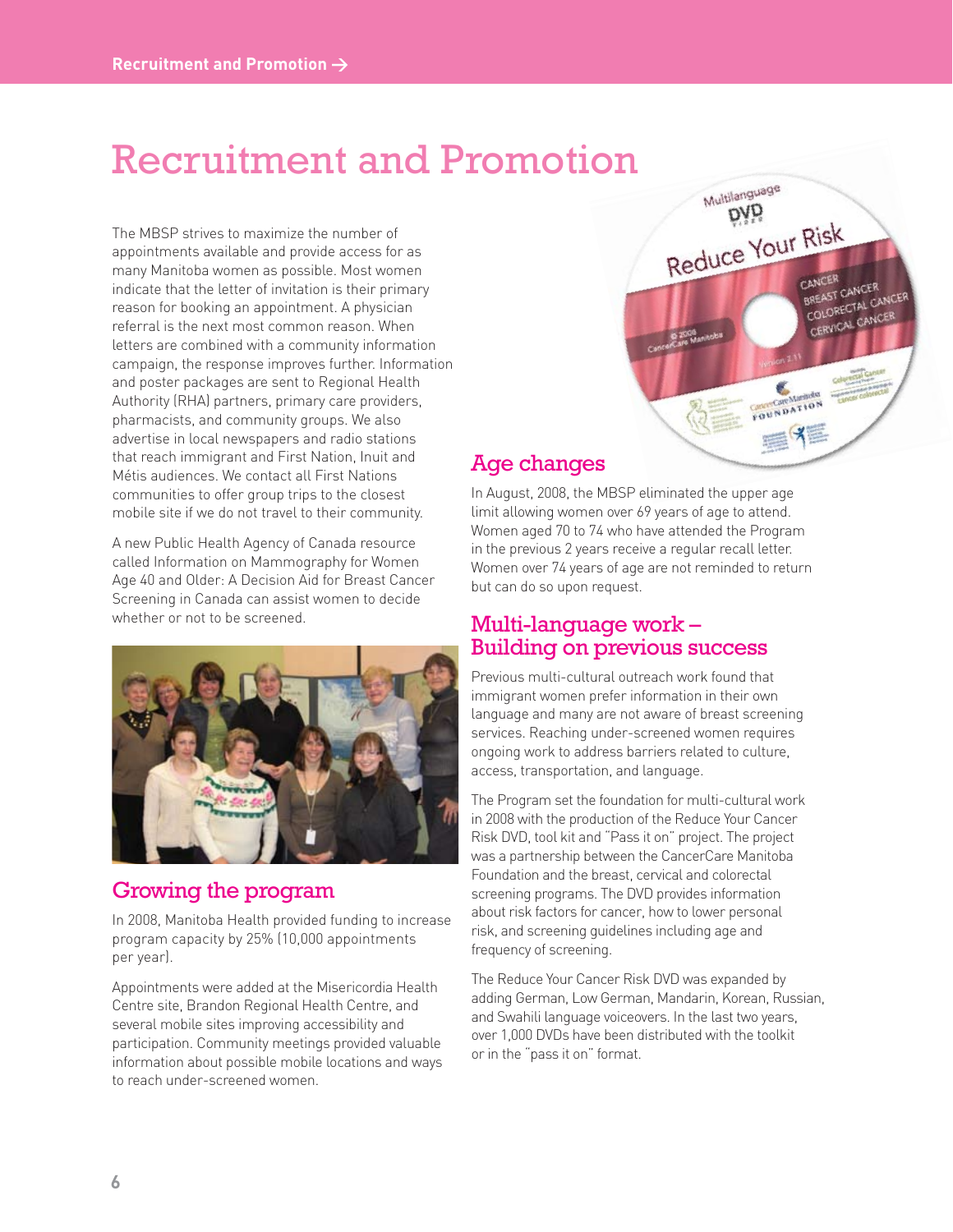In collaboration with the University of Manitoba, nursing students used these resources in their own communities. The students provided community presentations, wrote local newspaper articles, encouraged group trips, and were interviewed by CBC radio.

The Reduce Your Risk multi-cultural project was piloted in the rural community of Steinbach and surrounding area. The focus of the project is to build relationships with a language community, train community facilitators to deliver the Reduce Your Risk resource, help women arrange appointments, and support the work of the facilitators with honorariums.

The "Finding Breast Cancer Early" and "After Your Visit" brochures were translated into two additional languages bringing the total number of languages available to 18.

# First Nations, Inuit, and Metis **Initiatives**

Transportation by air to a screening site continues to be provided for women in remote northern communities including Little Grand Rapids, Pauingassi, Shamattawa, Ilford, God's River, God's Lake Narrows, Oxford House, Red Sucker Lake, Pukatawagon, Lac Brochet, Brochet, and Tadoule Lake.

# CCMB-Norway House Cancer Services Adaptation Initiative

Norway House and CancerCare Manitoba are partnering to study barriers to cancer services including screening and to improve community-based programs. A new mobile location and additional community staffing increased screening participation from 42% to 51%.

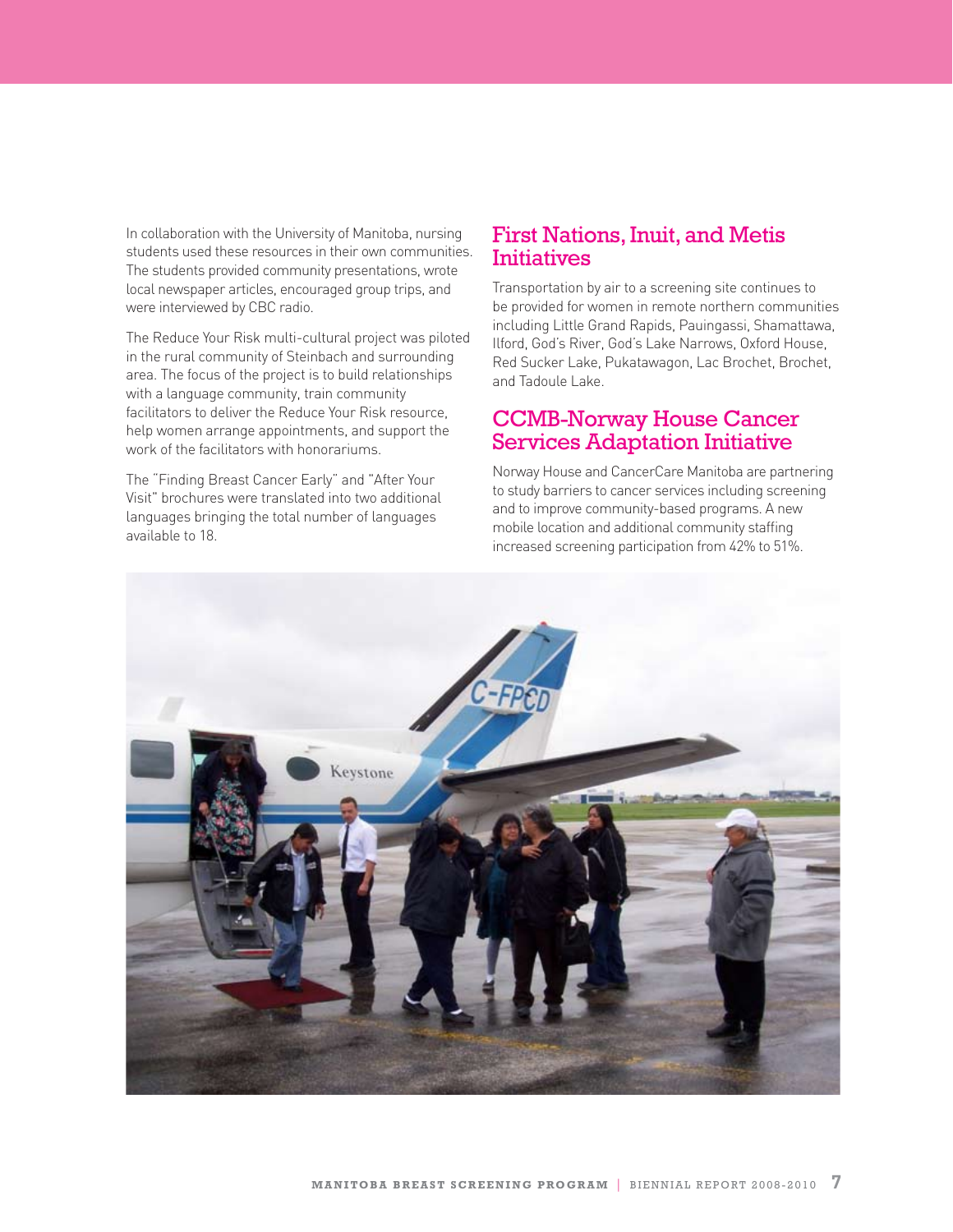# Quality Assurance

# New resources/promotion efforts

- $\triangleright$  The MBSP collaborated with the Manitoba Cervical Cancer Screening Program and ColonCheck Manitoba to produce It matters to You newspaper, bus, and television ads with funding from the CancerCare Manitoba Foundation.
- $\blacktriangleright$  Fecal occult blood test kits for colorectal cancer screening were provided at breast screening sites.
- $\triangleright$  A fact sheet was developed to be included with the recall letter. The fact sheet includes information about breast screening and reasons why regular screening is important. Evaluation showed that participation rates were higher for women who received the fact sheet.
- $\triangleright$  The Program collaborated with the Dr. C.W. Wiebe Medical Centre in Winkler to use their electronic medical records to flag under-screened women and schedule a screening appointment while the woman was at the clinic. Clinic and community participation rates improved.
- $\triangleright$  A mammography guidelines resource was developed that summarizes screening recommendations (Appendix 1). This resource is included in health care provider information packages and at educational events.
- $\blacktriangleright$  Appendix 2 contains a list of the available education resources.





Quality standards at the MBSP are based on guidelines and recommendations provided by the Canadian Association of Radiologists (CAR), the Canadian Association of Medical Radiation Technologists (CAMRT), the Department of Medical Physics at CancerCare Manitoba (CCMB), and the Public Health Agency of Canada.

All MBSP mammography machines are accredited by the CAR and receive preventive maintenance every six months as well as an annual assessment by CCMB physicists.

The MBSP monitors data quality through a variety of mechanisms including the scanning of all questionnaires and reports, linking with the Manitoba Cancer Registry, and the submission of data to the National Breast Cancer Screening Database.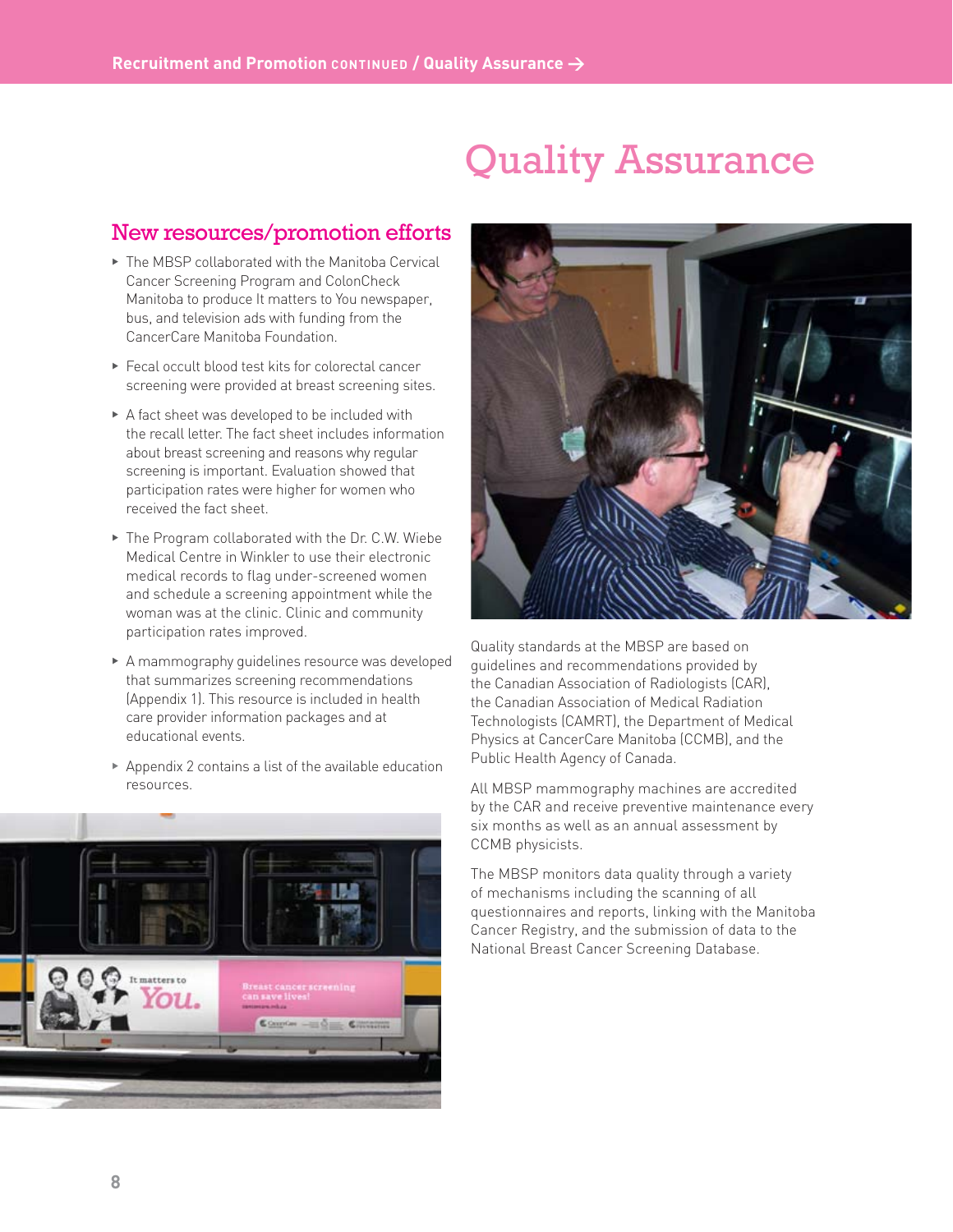# Program Results

# Participation

Screening participation is defined as the number of women age 50 to 69 who had a least one screening mammogram in a set time frame.<sup>1</sup> Both 24-month and 30-month rates are calculated for this report. The 24-month participation rate (April 2008 to March 2010) was 56%. Participation has increased by 12% in the previous 10 years.

The 30-month participation rate (April 2008 to September 2010) was 60%. However, the cohort of women 50 to 69 years of age grew by 6.4% (8,146 women) lessening the impact on participation rates. In addition, as older women began to use the Program, capacity for women 50 to 69 years of age was reduced.

Using medical claims data from Manitoba Health, Figure 1 shows the percentage of women age 50 to 69 who had a mammogram by screening location. A small percentage of women had a mammogram outside of the Program (10%), 35% of women had no mammogram during the time period, and 55% had a MBSP mammogram.



Figure 2 shows participation by Regional Health Authority (RHA). Participation ranged from 61% in the RHA of Brandon to 45% in the RHA of Burntwood. Winnipeg RHA showed the largest increase from March 2008 (6%) because the majority of new appointments were added to the Misericordia site and five mobile sites within Winnipeg. 

# Participation Rate Target:

≥ 70% of the eligible population



## **Figure 2.**

**Participation rate (24 month) by Regional Health Authority from April 2008 to March 2010**

1 Please see Appendix 3 for glossary of definitions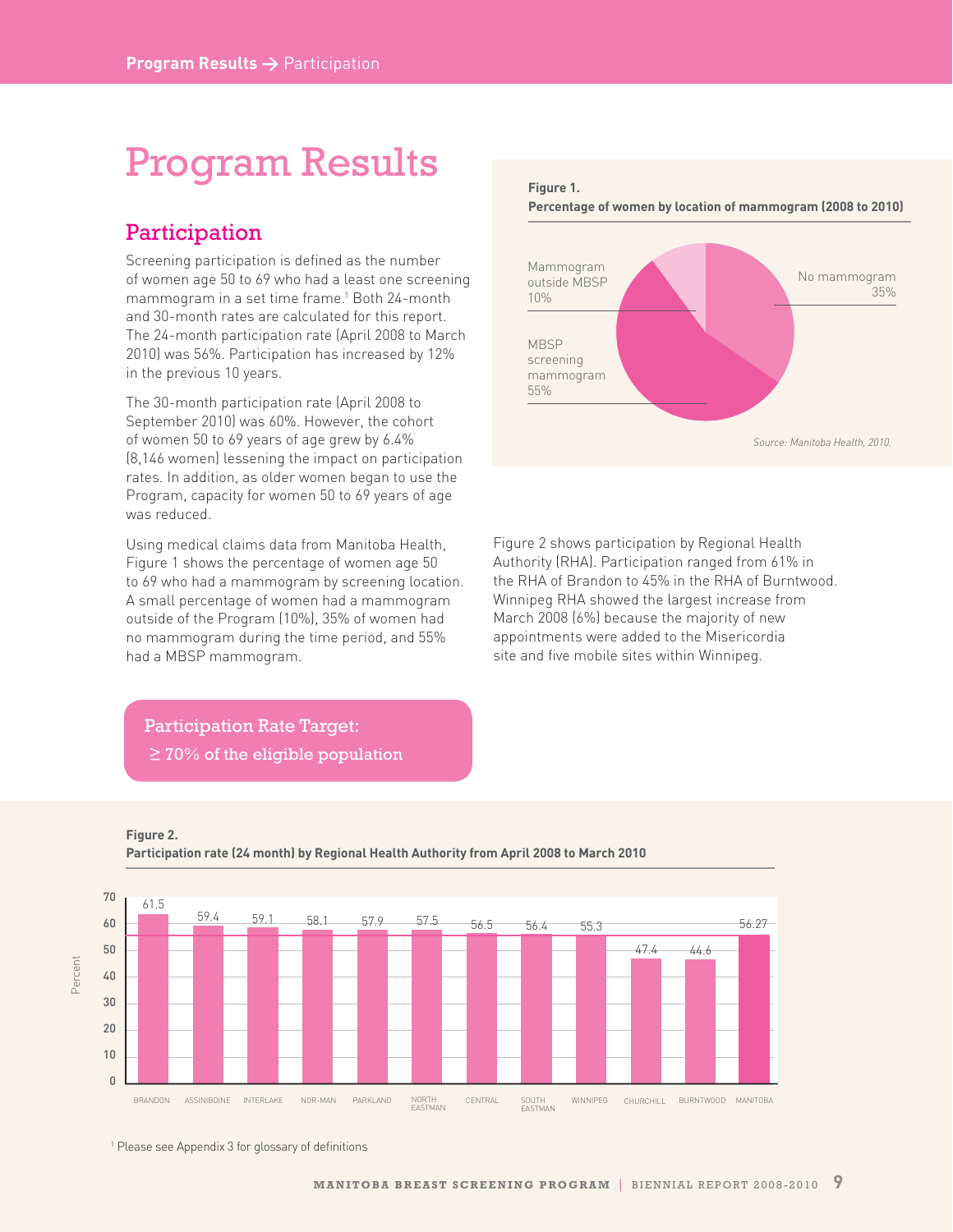#### **Table 1.**

**Number of screens by age group and screening site from April 2008 to March 2010**

|           | <b>BRANDON</b> | WINNIPEG | THOMPSON       | MOBILE | <b>BOUNDARY TRAILS</b> | TOTAL |
|-----------|----------------|----------|----------------|--------|------------------------|-------|
| < 50      | 11             | 98       | 19             | 371    | 6                      | 505   |
| 50-59     | 3659           | 29876    | 602            | 13073  | 1403                   | 48613 |
| 60-69     | 3046           | 19686    | 262            | 9967   | 918                    | 33879 |
| $70 - 74$ | 256            | 1678     | 21             | 1818   | 89                     | 3862  |
| $75+$     | 59             | 133      | $\overline{2}$ | 607    | 11                     | 812   |
| All ages  | 7031           | 51471    | 906            | 25836  | 2427                   | 87671 |

*Note: this table counts screens; women who are screened annually will be counted twice.*

Table 1 shows the number of screens by screening site. In total, the MBSP provided 87,671 screens (82,492 screens in women 50-69 years of age or 16,895 first screens and 65,597 re-screens). Most screens were provided at the Winnipeg fixed site followed by the mobile sites. The number of screens increased by 20% from March 2008 (14,624 screens). Table 2 shows how the introduction of a mobile site impacts participation rates. Participation increased by 7% in Minnedosa, 5% in Fort Garry, 2% in the North End, and 8% in St. Boniface.

#### **Table 2.**

#### **Participation before and after implementing mobile sites**

| COMMUNITY                                | LOCATION                                                     | <b>BEFORE</b> | AFTER |
|------------------------------------------|--------------------------------------------------------------|---------------|-------|
| Minnedosa                                | Minnedosa Health Centre                                      | 56%           | 63%   |
| Winnipeg - Fort Garry                    | Mature Women's Centre and<br>the Kerri Irvin-Ross MLA office | 58%           | 63%   |
| Winnipeg - North End                     | Norguay Community Centre                                     | $.39\%$       | 41%   |
| Winnipeg-St Boniface Youville Centre and | Accueil Francophone                                          | 51%           | 59%   |

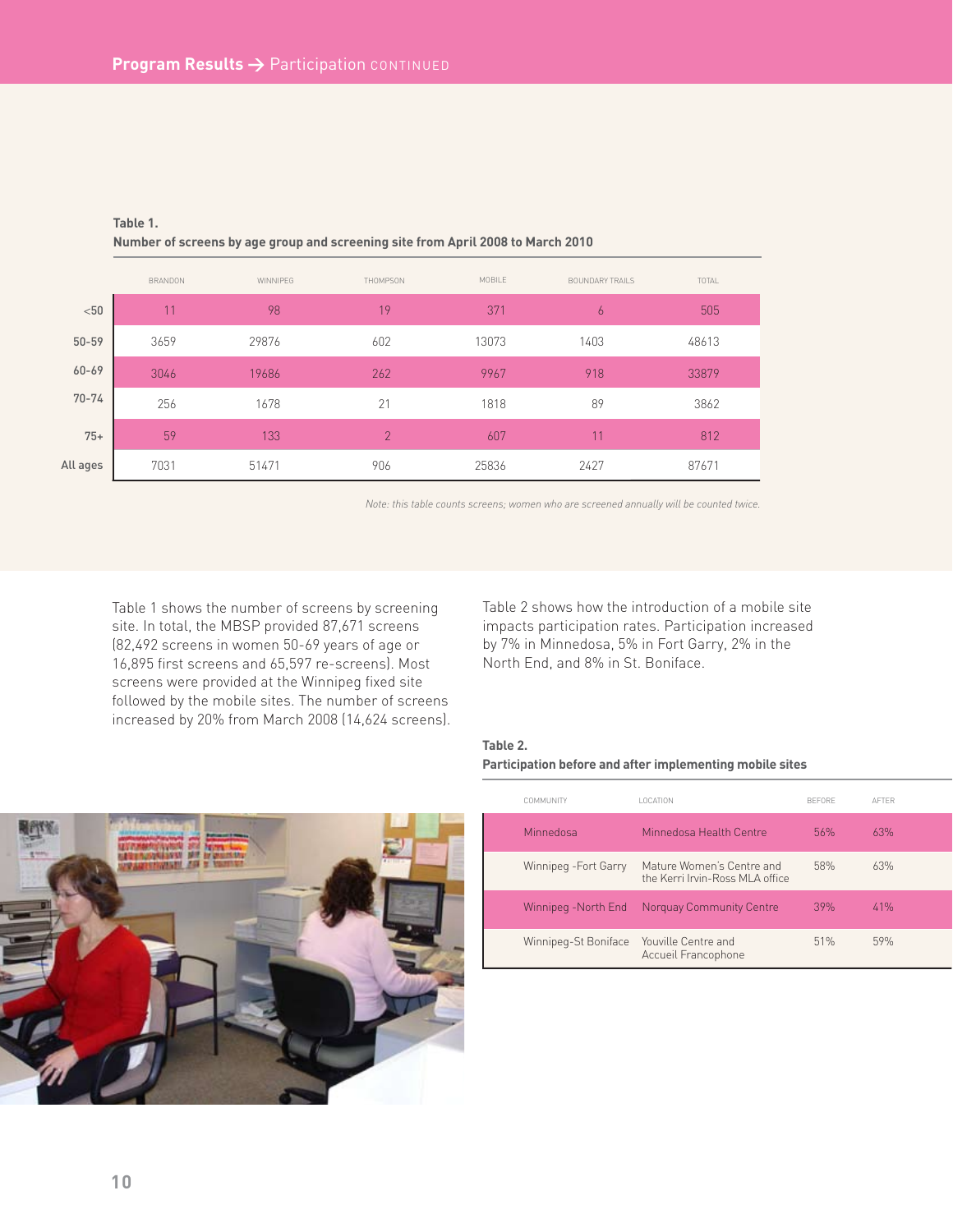# Retention

Retention (the percentage of women who are re-screened within 30 months of their previous visit) was 82% for women screened between April 1, 2007 and March 31, 2008. The retention rate was 71% for first screens and 85% for re-screens (Figure 3). Retention has increased over time from 77% in 2006/07.

Retention is associated with screening experience and the number of available appointments. In order to improve retention, the Program added additional appointments and telephoned women who were overdue for screening.

# Retention Rate Target:

≥75% re-screened within 30 month

# Characteristics of Participants

Birth place and education influence screening participation. Therefore, it is important to monitor these factors to ensure that women who are less likely to be screened are reached.

## Birth Place

Information on birth place is used to assess whether we are reaching immigrant women. From April 2008 to March 2010, most of the women screened listed Canada as their birth place (84%). Three percent of women were born in Western Europe, 2.8% of women were born in the Philippines, 2.2% of women were born in Asia, and 2.1% of women were born in the United Kingdom. A small percentage of women were born in Eastern Europe (1.6%), Central/Latin/South America (1.3%), or the United States (1.1%).

In addition to birth place, women were also asked about their ethnic heritage. Five percent of women stated that their heritage was First Nations, Inuit, or Métis.



**Figure 3. Retention rate for women screened from April 2007 to March 2008 by screen type**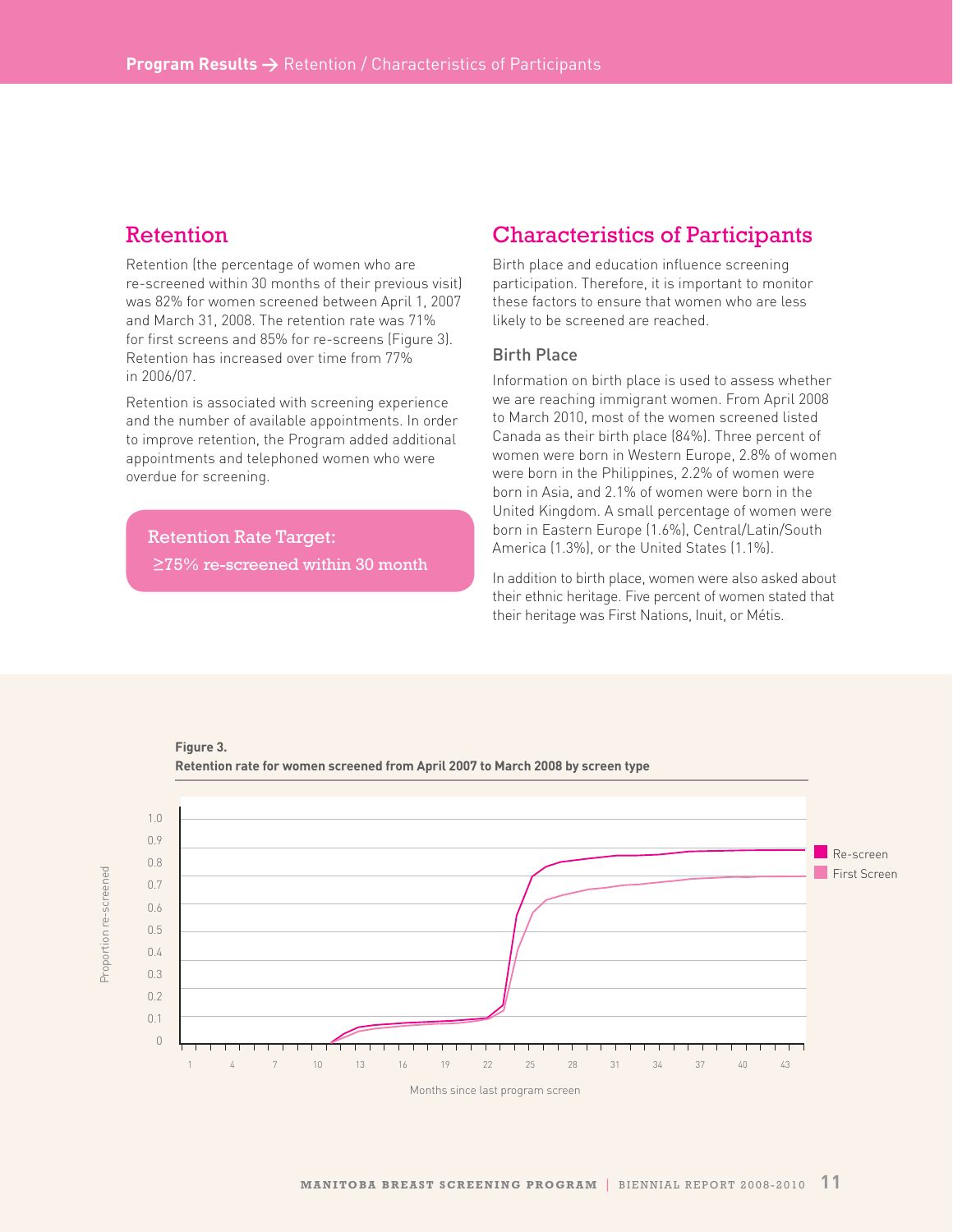## Education

Twenty-four percent of women screened in 2008/10 had not completed high school, 27% had a high school diploma, and 50% had some college or university education (Figure 4).

#### **Figure 4.**

#### **Education of women screened from April 2008 to March 2010**



# Risk Factor Information

Three important risk factors for the development of breast cancer include family history, the use of hormone replacement therapy, and body weight.

## Family History of Breast Cancer

Family history of breast cancer and subsequent risk is based on the model developed by Claus et  $al<sup>2</sup>$  and is determined using the number of first and second-degree blood relatives diagnosed with breast and ovarian cancer and the age at which they were diagnosed.

Fifty-nine percent of women participating in the Program were classified as average risk, 36% as low risk, and 5% as high risk. High risk women are invited to be screened yearly. (See Appendix 3 for risk definitions)

# Hormone Replacement Therapy

Sixty-eight percent of women report never having taken any form of hormone replacement therapy (HRT) while 32% stated that they had taken HRT. The percentage of women who report ever having taken HRT continues to decrease over time (42% in 2004/2006 and 37% in 2006/2008).

# Body Mass Index

Table 3 illustrates the percentage of women in each body mass index category. Thirty-two percent of women were a normal weight, 34% were overweight, and 32% were obese.

#### **Table 3.**

#### **Body Mass Index for women screened from April 2008 to March 2010**

| CLASSIFICATION  | <b>BMI</b>    | PERCENT |
|-----------------|---------------|---------|
| Underweight     | < 18.5        | 2.4     |
| Normal weight   | 18.5-24.9     | 32.3    |
| Over weight     | $25.0 - 29.9$ | 34.5    |
| Ohese class I   | $30.0 - 34.9$ | 19.6    |
| Obese class II  | $35.0 - 39.9$ | 7.7     |
| Ohese class III | >40.0         | 45      |

2 Claus EB, Risch N, Thompson WD. Autosomal dominant inheritance of early-onset breast cancer. Cancer 1994; 73:643-51.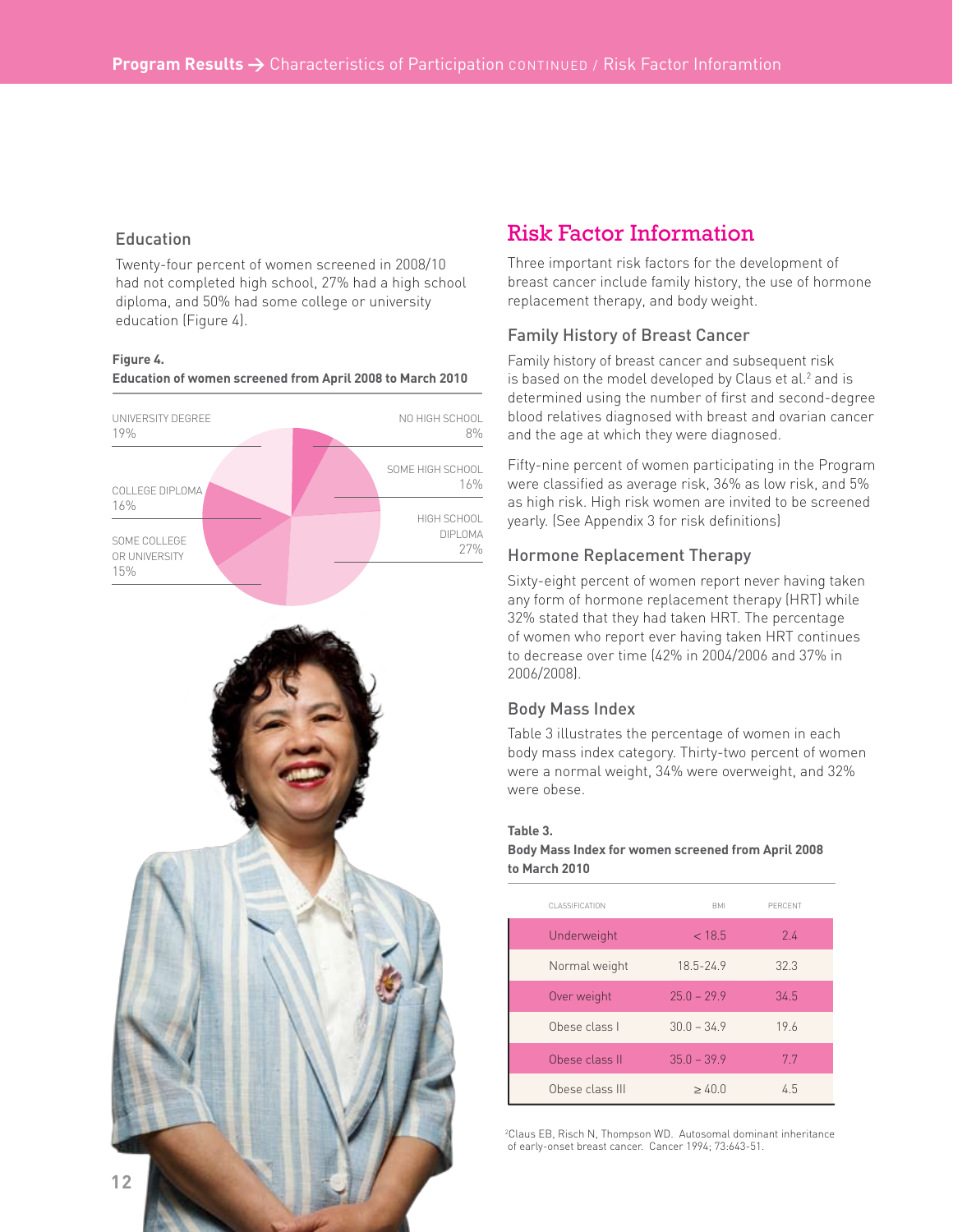# Satisfaction

In order to evaluate the satisfaction of women who are screened by the MBSP, 30 women are randomly chosen each month to receive a satisfaction survey.3 Overall, satisfaction scores were above 80 indicating high levels of satisfaction with the program.

One important area of satisfaction is the amount of pain caused by the mammogram. Figure 5 illustrates how painful women found the mammogram using a 10-point scale from 1 (no pain) to 5 (average pain – similar to a mild headache) to 10 (severe pain - the worst pain ever felt). Twenty-three percent rated the pain they felt as average. Sixty-four percent rated the pain as a 5 or less.



**Figure 5. Reported mammography pain from 1 (no pain) to 10 (worst pain)**

3 Decker K, Harrison M, and Tate R. Satisfaction of women attending the Manitoba Breast Screening Program. Journal of Preventive Medicine 1999; 29: 22-27.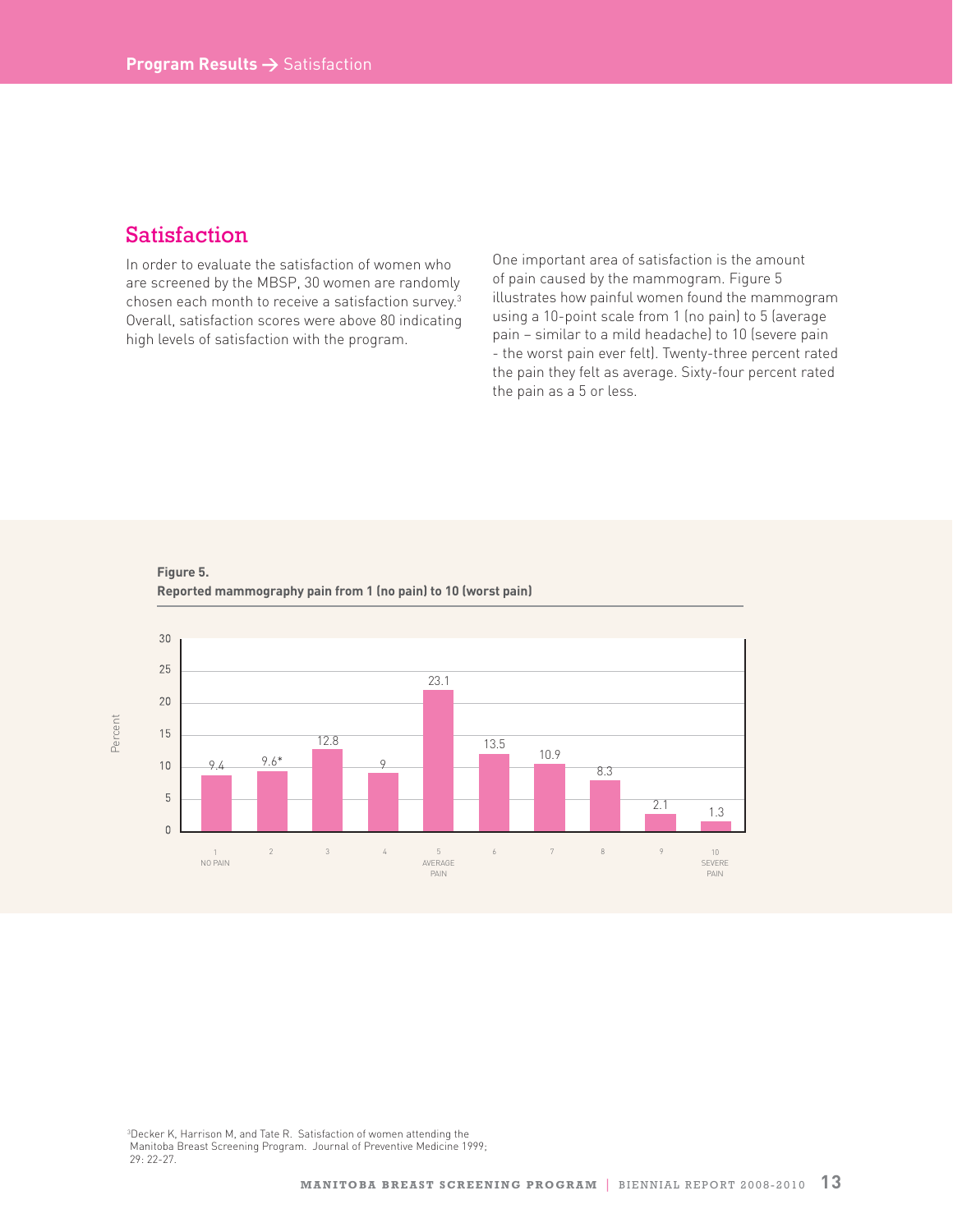# Abnormal Call Rate and Diagnostic Investigations

From April 2008 to March 2010, 8.7% of women who had a first screen (n=1,475) and 3.9% of women who had a return screen (n=2,577) were referred for further diagnostic tests. Figure 6 shows the abnormal call rate for first and re-screens by screening site.

Most of the tests performed as part of further investigations were diagnostic mammograms (54%) followed by ultrasound (24%), core biopsy (16%), open biopsy (2.4%), surgical consultation (2.1%), fine needle aspiration (1%), and MRI (0.3%) (Figure 7).

#### **Figure 6. Abnormal call rate for mammography by screen site and screen type for women screened from April 2008 to March 2010**







#### **Figure 7.**

**Proportion of diagnostic tests following an abnormal screening result from April 2008 to March 2010 \***



*\*Excluding fine needle aspiration. MRI and other.*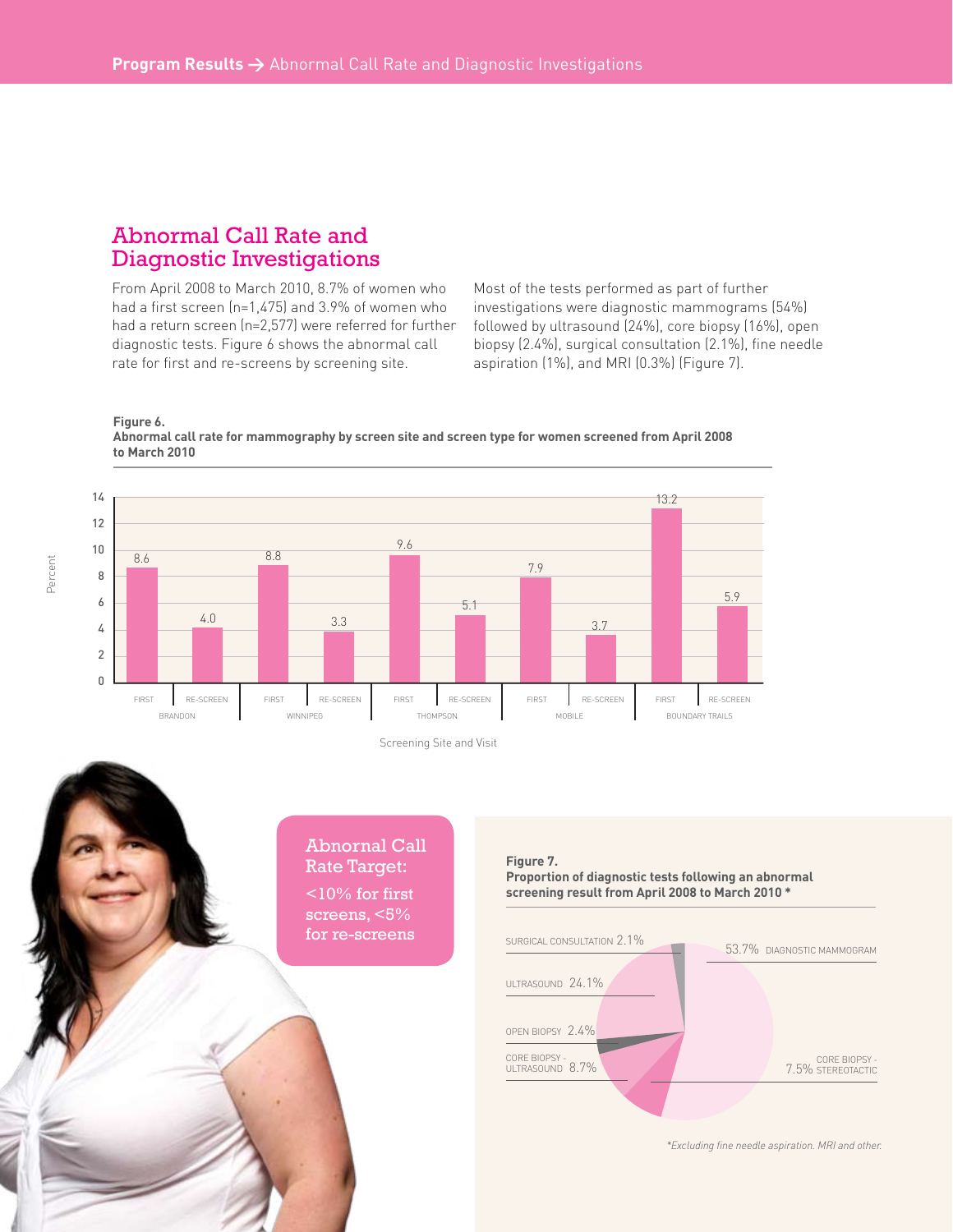# Time to Diagnosis

An abnormal screening result can cause anxiety and morbidity even if the final outcome is negative. Therefore, it is essential to minimize the amount of time from screening to the first diagnostic procedure and from screening to the final diagnosis.

From March 2008 to April 2010:

- $\rightarrow$  64% of women screened who required further tests had their first test within 3 weeks of their screening date (median time = 17 days) (Figure 8).
- $\blacktriangleright$  83% of women who did not have a tissue biopsy\* had a final diagnosis within 5 weeks of their screening date (median time = 17 days) (Figure 9).
- $\triangleright$  66% of women who had a tissue biopsy had a final diagnosis within 7 weeks of their screening date (median time = 39.5 days) (Figure 10).

\*A tissue biopsy includes an open or a core biopsy.



**Figure 8. Time from abnormal screen date to first procedure from April 2006 to March 2008**

**Figure 9. Time from abnormal screen date to final diagnosis, (no tissue biopsy)**



# Diagnostic Interval Target:

≥ 90% should have a final diagnosis within 5 weeks (no tissue biopsy)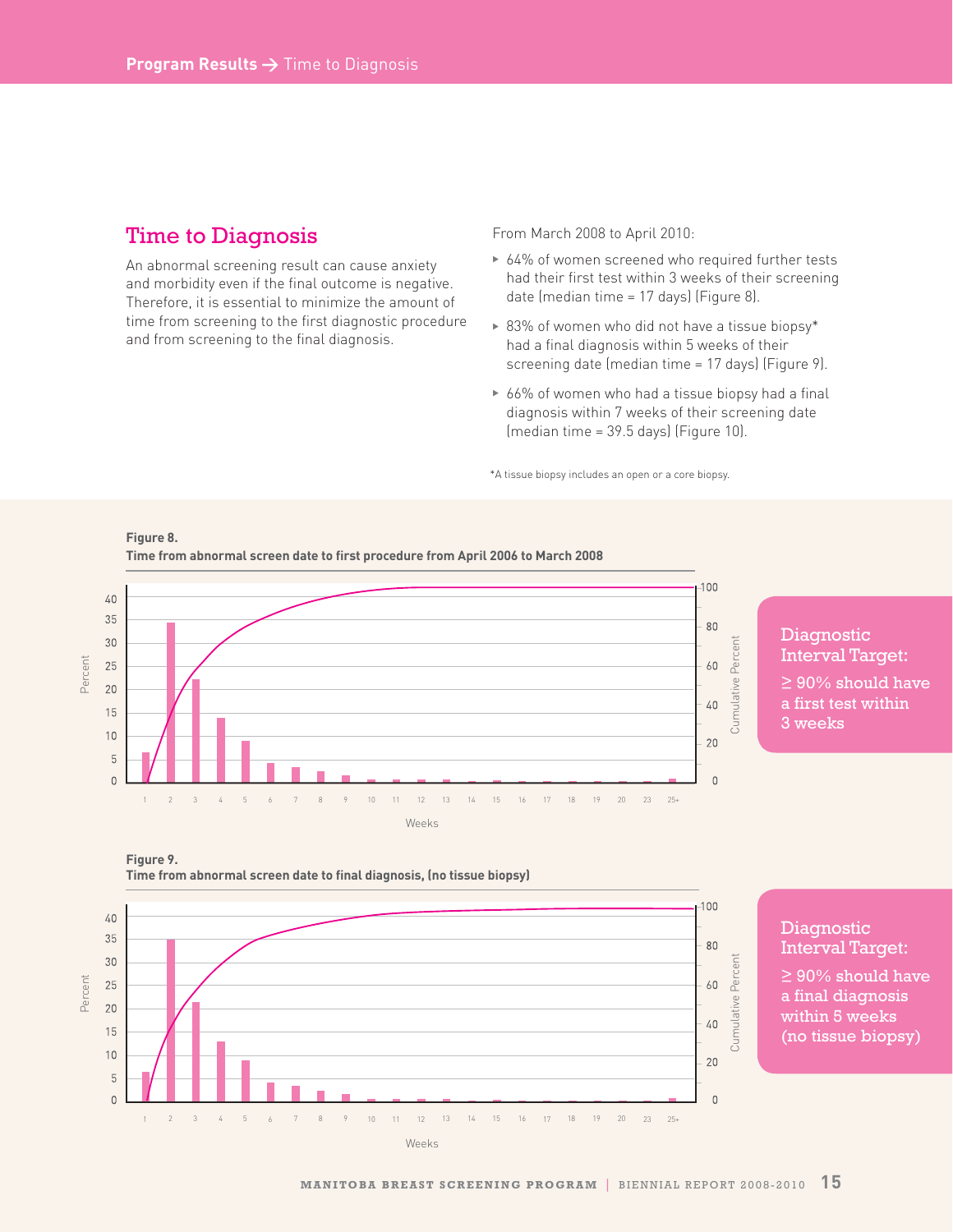# Diagnostic Interval Target:

≥ 90% should have a final diagnosis within 7 weeks (tissue biopsy)



#### **Figure 10. Time from abnormal screen date to final diagnosis, tissue biopsy**

The time from screening to the first procedure and from screening to final diagnosis has improved over time (Table 4).

For women who had a benign outcome, the median time from screening to final diagnosis was 20 days or 2.8 weeks. The median time in 2006/08 was 25 days or 3.6 weeks.

For women who had a malignant outcome, the median time from screening to final diagnosis was 30 days or 4.2 weeks. The median time in 2006/08 was 41 days or 5.8 weeks.

In order to decrease the time from screening to diagnosis, the MBSP directly refers women for diagnostic tests with the primary care provider's permission. From April 2008 to March 2010, the MBSP directly referred 89% of women who required further tests, an increase from 78% in 2006/08.

- $\blacktriangleright$  47% of women who were not directly referred had a first procedure within three weeks of their screening date compared to 66% of women who were directly referred.
- $\geq 71\%$  of women who did not have a tissue biopsy and were not directly referred by the program had a final diagnosis within five weeks compared to 85% of women who were directly referred.
- $\geq 55\%$  of women who had a tissue biopsy and were not directly referred by the program had a final diagnosis within five weeks compared to 67% of women who were directly referred.

**Table 4. Time to diagnosis by screening year**

|                                                                                        | Year          |         |         |         |  |  |  |
|----------------------------------------------------------------------------------------|---------------|---------|---------|---------|--|--|--|
| Interval                                                                               | <b>TARGET</b> | 2004/06 | 2006/08 | 2008/10 |  |  |  |
| Percentage who had a first test within<br>3 weeks of screening                         | >90%          | 45%     | 50%     | 64%     |  |  |  |
| Percentage who had a final diagnosis within<br>5 weeks of screening - no tissue biopsy | >90%          | 64%     | 76%     | 83%     |  |  |  |
| Percentage who had a final diagnosis within<br>7 weeks of screening - tissue biopsy    | >90%          | 42%     | 41%     | 66%     |  |  |  |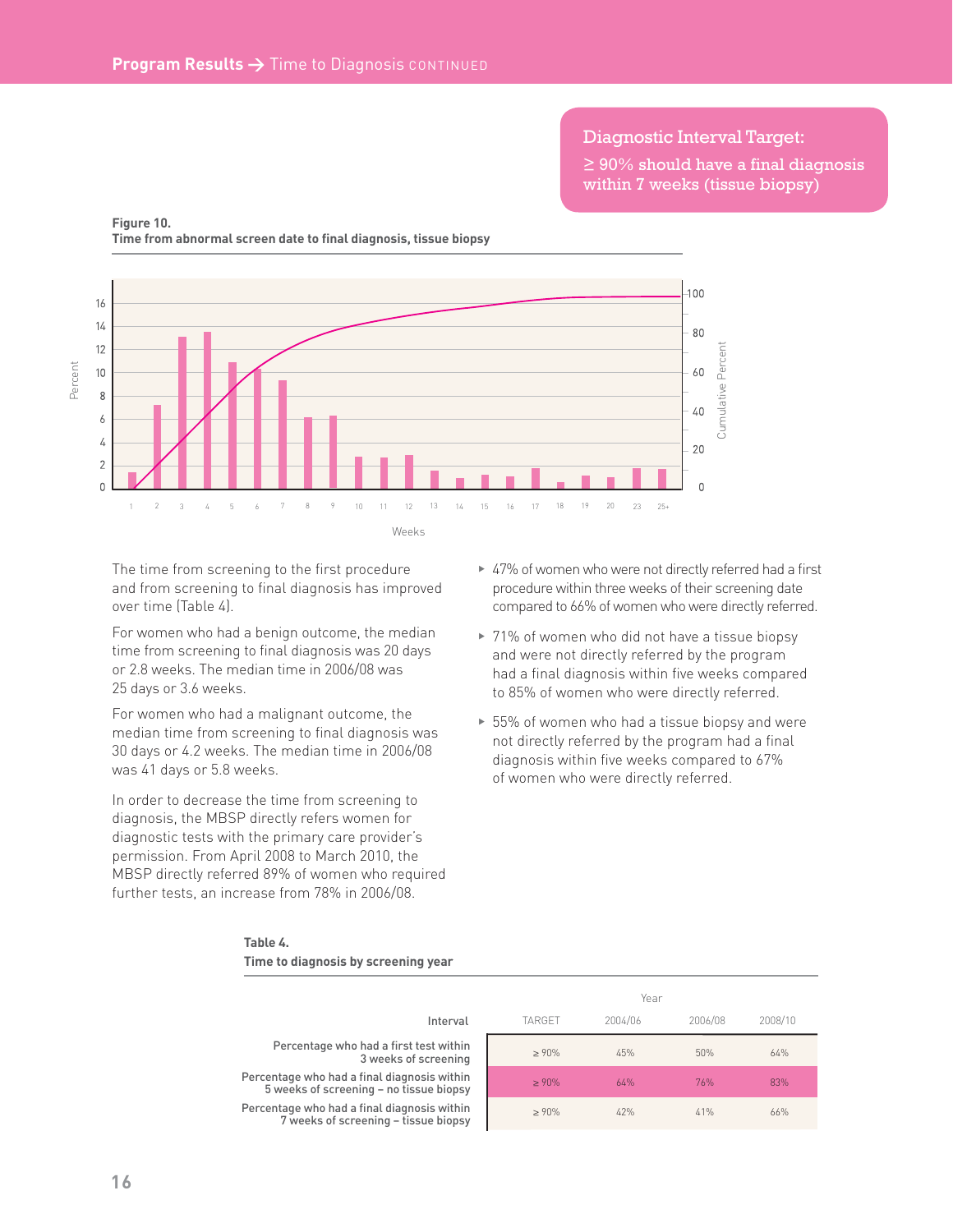# Cancer Detection

Figure 11 illustrates the screening process that occurred for women who were screened in 2008 and 2009 resulting in the diagnosis of 348 cases of invasive breast cancer. An additional 80 women were diagnosed with in situ breast cancer and 8 women were diagnosed with breast cancer that had an incomplete morphology. Two cases of invasive breast cancer were diagnosed in women less than 50 years of age and 24 cases of invasive breast cancer were diagnosed in women over the age of 70 years.

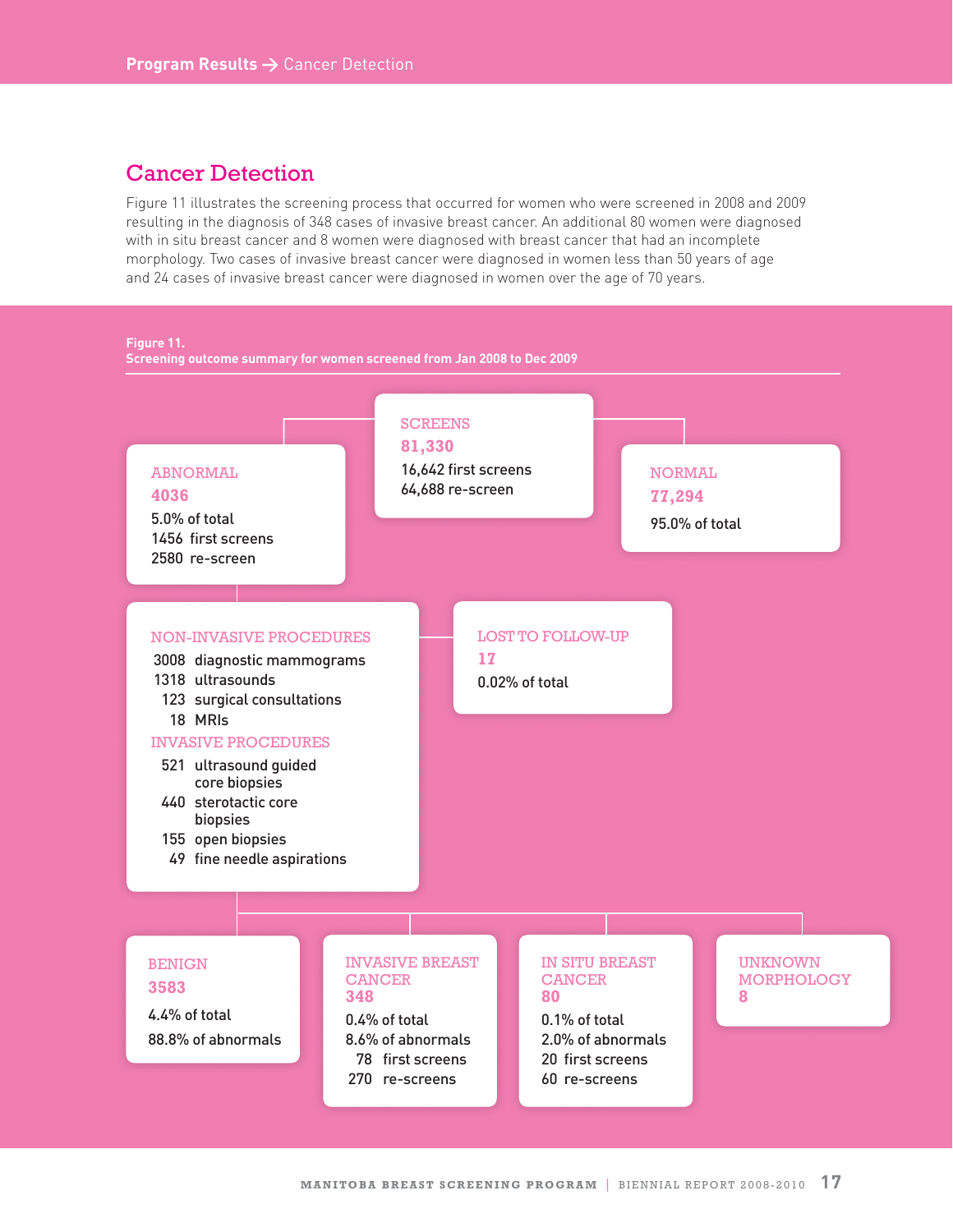

The invasive cancer detection rate was 4.3 per 1000 women screened (4.7 per 1000 for first screens and 4.2 per 1000 for re-screens). The cancer detection rate was highest for first screens and increased with age (Figure 12).

The positive predictive value for cancer of an abnormal screen in women screened in 2008 and 2009 was 5% for first screens and 10% for re-screens.

#### Positive Predictive Value Target:

- ≥ 5% first screens;
- $\geq$  6% re-screens

The benign to malignant open biopsy ratio during this time period was 3.4:1. The benign open surgical biopsy rate was 1.2 per 1000 women screened. Over time, the number of open biopsies performed has decreased while the number of core biopsies has increased significantly. To reflect this change in practice, a benign to malignant core biopsy ratio and core biopsy rate is also calculated. The benign to malignant core biopsy ratio was 1.5:1 and the benign core biopsy rate was 5.5 per 1000 women screened.

# Benign to Malignant Open Biopsy Ratio Target: ≤ 2:1

Since the purpose of screening is to detect cancers before symptoms are present when the cancer is smaller and more localized, tumour size, lymph node involvement, and stage are also examined.

Tumour size was available for 338 cases of invasive breast cancer during 2008 and 2009 (97%). Thirty-three percent were less than or equal to 10 mm in size; 61% were less than or equal to 15 mm in size (Figure 13). 

Lymph node information was available for 318 cases of invasive breast cancer (91%). Seventy-six percent were node negative. The percentage of cases that were negative differed by age group: 71% for 50-54 years of age, 80% for 55-59 years of age, 70% for 60-64 years of age, and 85% for 65 to 69 years of age.

Stage was available for 329 cases of invasive breast cancer (95%). Sixty-four percent were stage I, 31% were stage II, and 5% were stage III or IV. A higher proportion of re-screens were diagnosed at stage I compared to first screens (Figure 14).

# Negative Lymph Nodes Target: >70% node negative.

The post-screen detected invasive cancer rate for women screened in 2006 and 2007 was 4.8 per 10,000 person years (0-12 months) and 8.6 per 10,000 person years (0-24 months).

# Post-screen Detected Invasive Cancer Rate Target:

- <6 per 10,000 person years (0-12 months)
- <12 per 10,000 person years (0-24 months)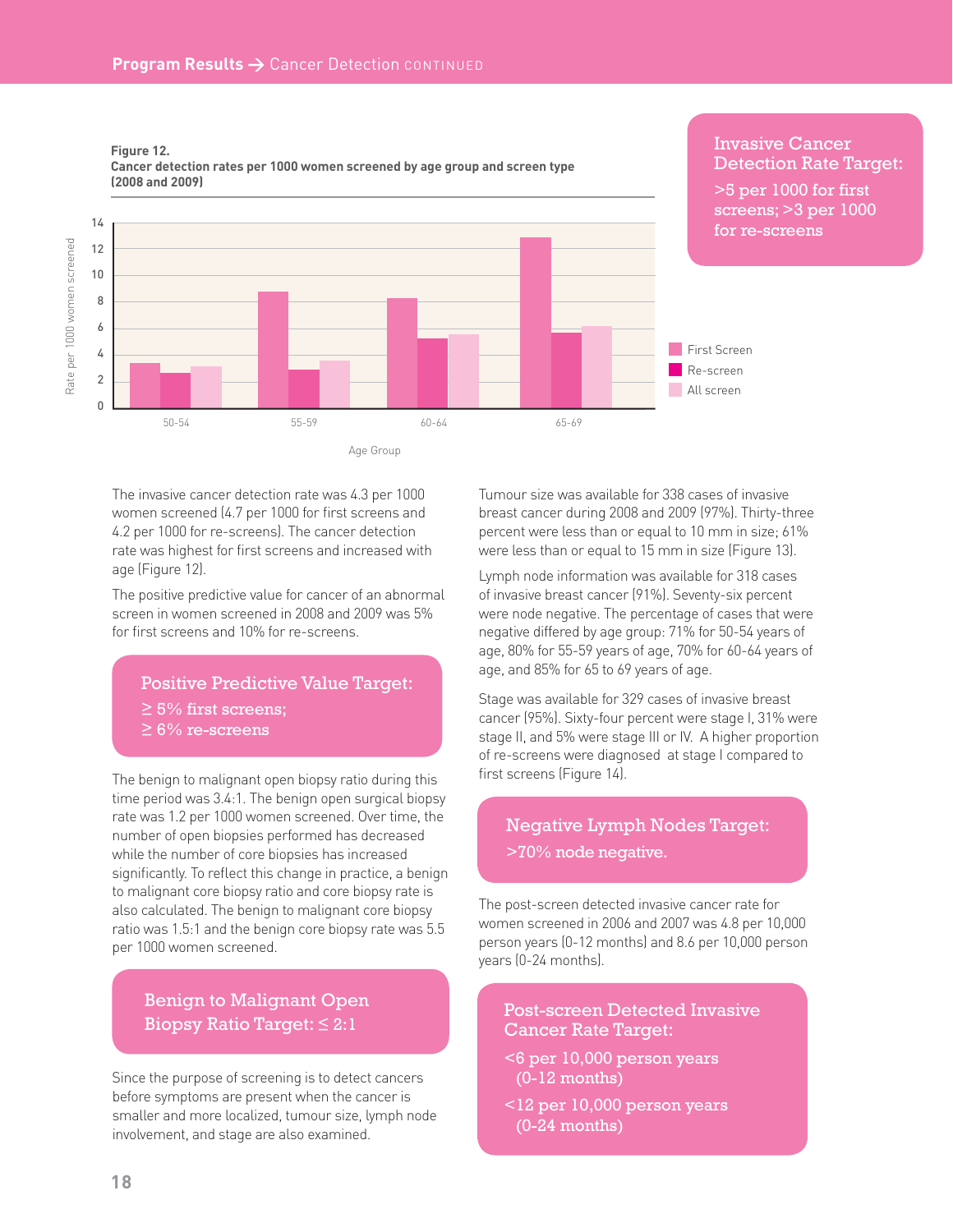

**Figure 13. Invasive tumour size (2008 and 2009, n=338)**



**Figure 14. Stage of invasive breast cancer (2008 and 2009, n=329)**

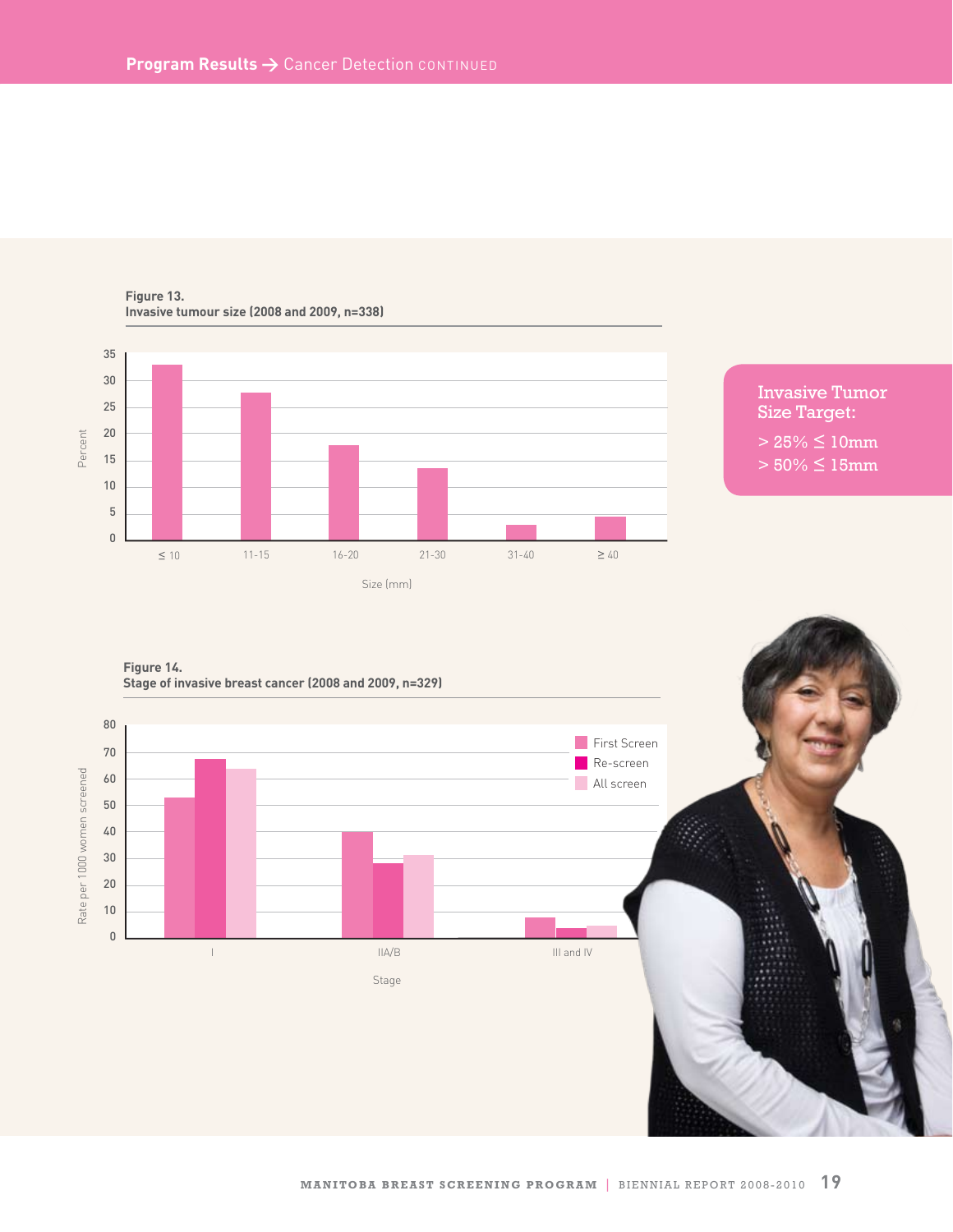# Comparison to Canadian Targets

As part of the on-going evaluation of the MBSP, several interim measures of program effectiveness are regularly compared to national targets.4 Table 5 shows the performance measure, target, and the MBSP outcome. Appendix 4 contains detailed outcomes in supplementary tables.

#### **Table 5.**

**Comparison of MBSP outcomes with Canadian standards**

| <b>PERFORMANCE MEASURE</b>                                                                | <b>TARGET</b>                                                                             | <b>MBSP OUTCOME</b> |
|-------------------------------------------------------------------------------------------|-------------------------------------------------------------------------------------------|---------------------|
| Participation rate (April 2008 to Sept 2010 -<br>30 monthsl                               | $\geq$ 70% of the eligible population                                                     | 60%                 |
| Participation rate (April 2008 to March 2010 -<br>24 monthsl                              | Surveillance and monitoring purposes only                                                 | 56%                 |
| Retention rate (2008/09)                                                                  | $\geq$ 75% re-screened within 30 months                                                   | 82%                 |
| Abnormal call rate (2008 to 2010)                                                         | $<$ 10% first screen<br><5% re-screen                                                     | 8.7%<br>3.9%        |
| Invasive cancer detection rate (2008 and 2009)                                            | > 5 per 1000 first screen<br>> 3 per 1000 re-screen                                       | 4.7<br>4.2          |
| In situ cancer detection rate (2008 and 2009)                                             | Surveillance and monitoring purposes only                                                 | 1.0                 |
| Diagnostic interval (2008 to 2010)                                                        | $\geq$ 90% within 5 weeks - no tissue biopsy<br>$\geq$ 90% within 7 weeks - tissue biopsy | 83%<br>66%          |
| Positive predictive value (2008 and 2009)                                                 | $\geq$ 5% first screen<br>$\geq 6\%$ re-screen                                            | 5%<br>10%           |
| Benign to malignant open biopsy ratio<br>[2008 and 2009]                                  | $\leq$ 2:1 first and re-screens                                                           | 3.4:1               |
| Benign to malignant core biopsy ratio<br>[2008 and 2009]                                  | Surveillance and monitoring purposes only                                                 | 1.5:1               |
| Invasive tumour size (2008 and 2009)                                                      | $> 25\% \le 10$ mm<br>$> 50\% \le 15$ mm                                                  | 33%<br>61%          |
| Negative lymph nodes in cases of invasive cancer $>70\%$ node negative<br>[2008 and 2009] |                                                                                           | 76%                 |
| Post-screen detected invasive cancer rate<br>[2006 and 2007]                              | $<$ 6 per 10,000 person years (0-12 months)<br><12 per 10,000 person years (0-24 months)  | 4.8<br>8.6          |

4 Organized Breast Screening in Canada: Report on Program Performance in 2005 and 2006. PHAC; Ottawa, 2010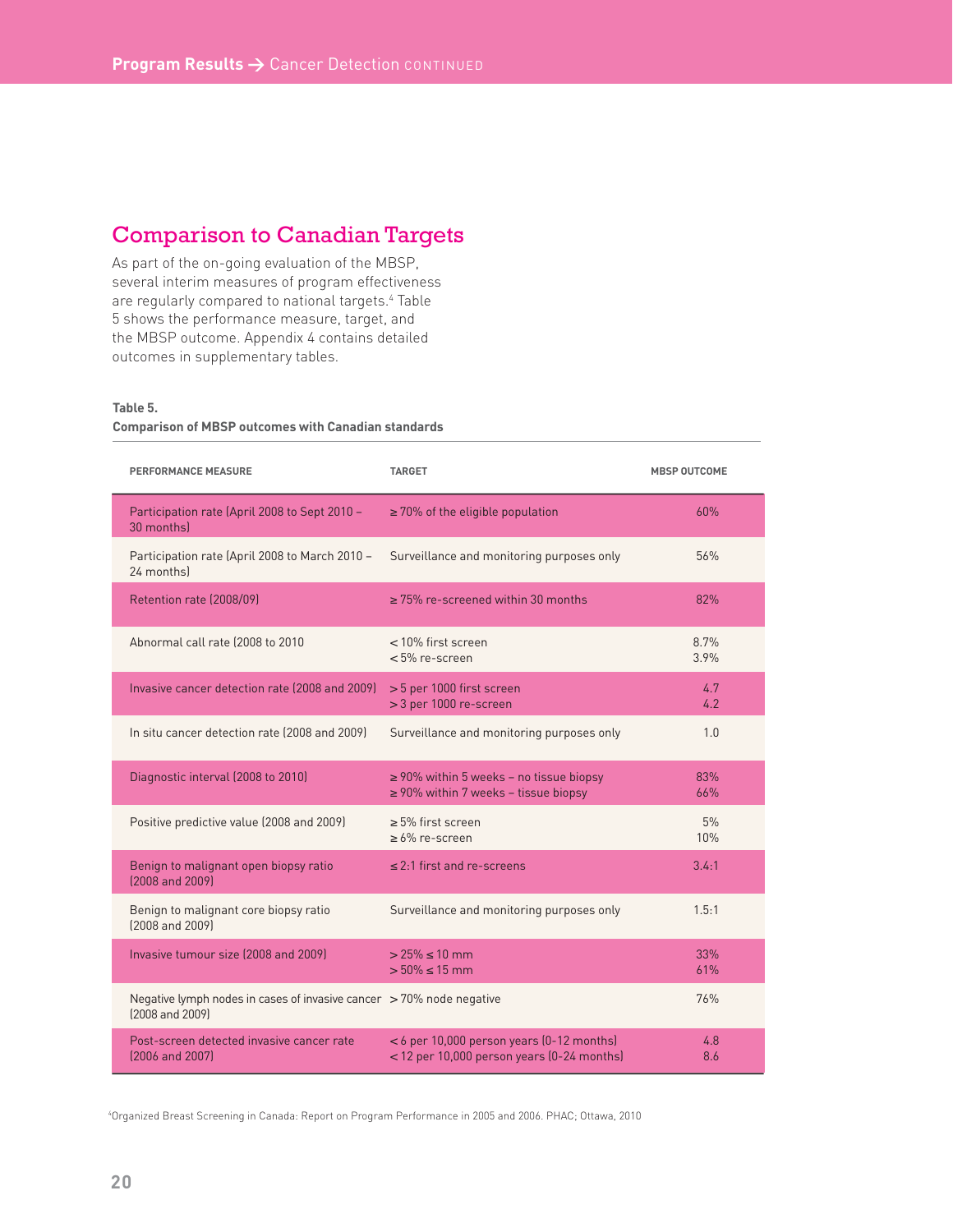# Acknowledgments

This report was prepared by Kathleen Decker, Evaluator, Screening Programs, Katie Watters, Manager, Program Development and Education, Manitoba Breast Screening Program, and Marion Harrison, Director, Screening Programs. We would like to acknowledge the assistance of Selvam GnanaSekaran, Programmer Analyst, CancerCare Manitoba, and the staff of the MBSP.

# Appendix 1. Mammography Guidelines

(Please refer to attached pages at the back of the report)

# Appendix 2. Education Resources

# **Resource List**

Most resources are available on line: http://www.cancercare.mb.ca/ breasthealthresources.

## **Posters**

- $\triangleright$  Community Education Poster/handout series of 3:
	- Early detection is your best protection with mammogram facts
	- Breast screening facts and mobile location map
	- Breast Health There is so much you can do.
- ▶ What You Should Know About Breast Cancer Screening

# **Fact Sheets and resources for health workers**

- $\triangleright$  A Trip for Health
- ▶ Breast Health Services
- $\blacktriangleright$  Early detection is your best protection Recall Information Sheet
- ▶ Manitoba Breast Screening Program Mammography Guidelines
- ▶ Decision Aid for Women Aged 40 and Over (PHAC)
- $\triangleright$  RX pad for breast screening
- $\blacktriangleright$  Planning for a community mobile
- $\triangleright$  Wallet sized appointment card
- $\blacktriangleright$  Teaching breast models/lump display for loan only

## **Pamphlets**

- ▶ Finding Breast Cancer Early Could Save Your Life (English, French, Amharic, Arabic, Chinese, Farsi/ Persian, Filipino, German, Hindi, Italian, Korean, Polish, Portuguese, Punjabi, Russian, Spanish, Swahili, Urdu, and Vietnamese)
- ▶ After Your Visit (languages available same list as above)
- A Free Breast Health Program for Women 50 years of age and over – A 1 page fact sheet - low literacy line drawings of steps in screening. English only.
- ▶ Shower Card Breast Health 4 Easy Steps
- ▶ Your Breasts: Questions & Answers
- Reduce Your Risk newspaper insert 4 sections: General cancer, breast cancer, cervical cancer and colorectal cancer.

#### **Videos**

 Reduce Your Cancer Risk series:

- DVD with 4 sections: General cancer, breast cancer, cervical cancer and colorectal cancer with voice overs in Cantonese, Cree, French, German (Low and High), Korean, Mandarin, Ojibwe, Portuguese, Punjabi, Russian, Spanish, Swahili, Tagalog, Urdu, and Vietnamese.
- ▶ Pass it On- Reduce Your Risk DVD
- Kit: Reduce Your Cancer Risk Facilitator Guide and DVD - The kit includes an outline, the DVD, discussion activities and sample resources of all 3 screening programs.

#### **Displays**

 $\triangleright$  Tri-Screening (breast, cervical, colorectal) Display Board – Provides the who, what, when, where, and why of the three screening programs/tests.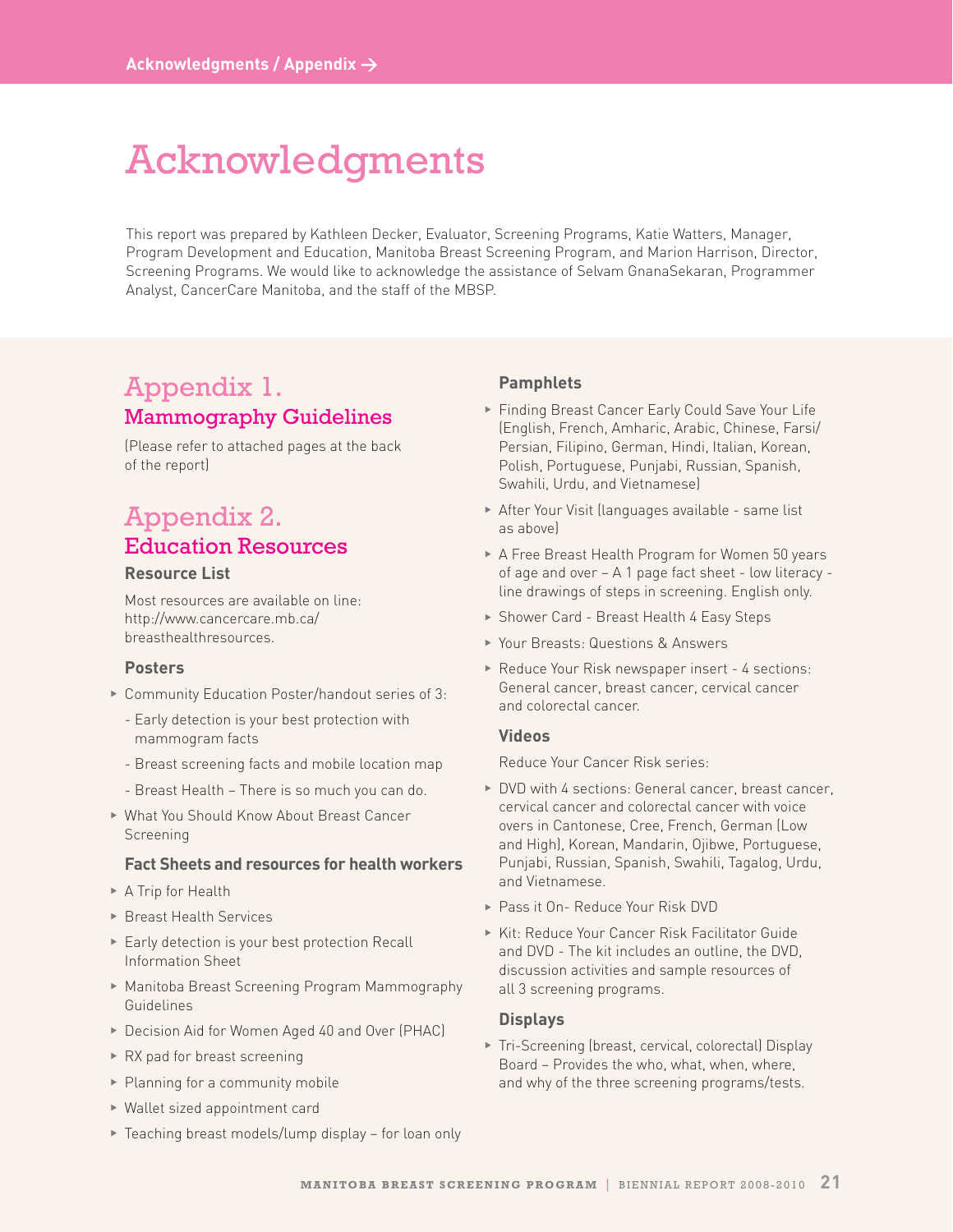# Appendix 3. Glossary and Definitions

**Participation rate:** The percentage of women who have a screening mammogram within the previous 24 or 30 months as a proportion of the eligible population.

**Retention rate:** The estimated percentage of women who are re-screened within 30 months of their previous visit.

**Family history of breast cancer:** A high risk of breast cancer is defined as a 25% or greater lifetime risk (for example, one first or second degree relative diagnosed with both breast and ovarian cancer at any age).\*

Low risk is defined as a lifetime risk of between 12% and 25% (at least one first or second degree relative on either side of the family with a history of breast or ovarian cancer that does not fall into any of the high risk categories).

No risk (average risk) is defined as an 11% risk or the risk of the general population (no first or second degree relative on either side of the family with a history of breast or ovarian cancer).

**Abnormal call rate:** The percentage of women screened who are referred for further testing because of abnormalities found by mammography.

**Invasive cancer detection rate:** The number of women detected with invasive cancer during a screening episode per 1000 women screened. **In situ cancer detection rate:** Number of ductal carcinoma in situ cancers (rather than invasive cancer) during a screening episode per 1,000 women screened.

**Diagnostic interval:** The total duration from abnormal screen to resolution of abnormal screen.

**Positive predictive value:** The proportion of abnormal cases with completed follow-up found to have breast cancer (invasive or in situ) after diagnostic work-up.

**Benign to malignant open biopsy ratio:** Among open biopsies, the ratio of the number of benign cases to the number of malignant cancer cases.

**Invasive tumour size:** The percentage of invasive cancers with tumour size of ≤10 mm in greatest diameter as determined by the best available evidence:

1) pathological, 2) radiological, 3) clinical.

**Negative lymph nodes in cases of invasive cancer:**  The proportion of invasive cancers in which the cancer has not invaded the lymph nodes.

**Stage of invasive cancer:** Breast cancers are staged using the TNM7 classification system . Approximate stage definitions of breast cancer are as follows:

Stage I – tumour less than 2 cm, no cancer in lymph nodes, Stage II – tumour 2 to 5 cm, not involving the chest wall, if lymph nodes are involved they are movable, Stage III – advanced local tumour, fixed to skin or chest wall, or presence of lymph nodes attached to structures in the axilla, and Stage IV – cancer spread beyond breast and axilla to lymph nodes above the collarbone or to distant organs.

**Post-screen detected interval cancer rate:** 

The number of women with a diagnosis of invasive breast cancer after a negative screening episode per 10,000 person-years at risk within 12 and 24 months of the screening date.

\* Detail Available on request.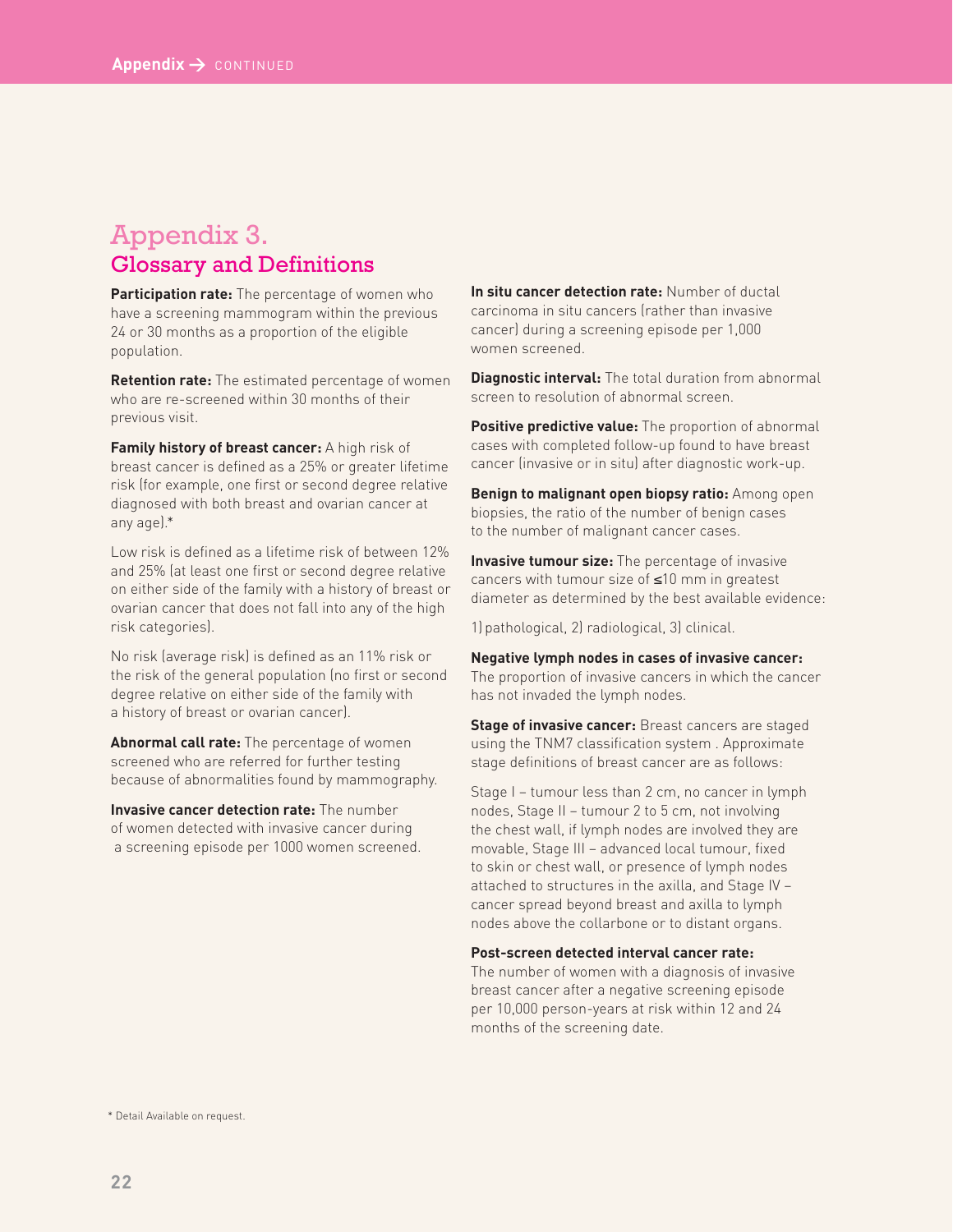# Appendix 4. Supplementary Tables

## **Table 6.**

#### **Number of women screened by age group and RHA (April 2008 to March 2010)**

|             | WINNIPEG | <b>BRANDON</b> | <b>NORTH</b><br>EASTMAN | SOUTH<br>EASTMAN | <b>INTERLAKE</b> | CENTRAL | <b>ASSINIBOINE</b> | PARKLAND | NOR-MAN | BURNTWOOD | CHURCHILL | <b>TOTAL</b> |
|-------------|----------|----------------|-------------------------|------------------|------------------|---------|--------------------|----------|---------|-----------|-----------|--------------|
| < 50        | 96       | $<$ 5          | 44                      | 36               | 68               | 46      | 67                 | 43       | 34      | 39        | $5$       | 478          |
| $50 - 54$   | 15121    | 1087           | 841                     | 1154             | 1795             | 1965    | 1519               | 834      | 530     | 461       | 19        | 25326        |
| 55-59       | 12147    | 909            | 880                     | 934              | 1559             | 1549    | 1342               | 794      | 409     | 381       | 13        | 20917        |
| $60 - 64$   | 10339    | 818            | 786                     | 845              | 1578             | 1418    | 1295               | 754      | 293     | 271       | 9         | 18406        |
| 65-69       | 7275     | 620            | 572                     | 650              | 1074             | 1186    | 1058               | 603      | 200     | 176       | $<$ 5     | 13418        |
| $70 - 74$   | 1582     | 122            | 213                     | 233              | 453              | 369     | 314                | 267      | 69      | 37        | < 5       | 3661         |
| $75+$       | 189      | 21             | 62                      | 52               | 122              | 99      | 94                 | 130      | 32      | 8         | $<$ 5     | 811          |
| Total       | 46749    | 3579           | 3398                    | 3904             | 6649             | 6632    | 5689               | 3425     | 1567    | 1373      | 52        | 83017        |
| $50 - 69 +$ | 44882    | 3434           | 3079                    | 3583             | 6006             | 6118    | 5214               | 2985     | 1432    | 1289      | 45        | 78067        |

*Notes: Does not include 323 women who cannot be attributed to an RHA (N= 78,390).* 

| Table 7.                                                                                                           |
|--------------------------------------------------------------------------------------------------------------------|
| Participation in the last 24 months by Regional Health Authority (50 to 69 years of age, April 2008 to March 2010) |

|               | WINNIPEG | <b>BRANDON</b> | NORTH<br>EASTMAN | SOUTH<br>EASTMAN | <b>INTERLAKE</b> | CENTRAL | ASSINIBOINE | PARKLAND | NOR-MAN | BURNTWOOD CHURCHILL |       | TOTAL  |
|---------------|----------|----------------|------------------|------------------|------------------|---------|-------------|----------|---------|---------------------|-------|--------|
| Screened      | 44882    | 3434           | 3079             | 3583             | 6006             | 6118    | 5214        | 2985     | 1432    | 1289                | 45    | 78067  |
| Population    | 81176    | 5584           | 5355             | 6358             | 10165            | 10823   | 8784        | 5152     | 2464    | 2892                | 95.   | 138851 |
| $\frac{0}{0}$ | 55.3%    | 61.5%          | 57.5%            | 56.4%            | 59.1%            | 56.5%   | 59.4%       | 57.9%    | 58.1%   | 44.6%               | 47.4% | 56.2%  |

*Notes: Does not include 323 women who cannot be attributed to an RHA. Population is from Manitoba Health, June 1, 2009.*

#### **Table 8.**

#### **Number of program detected cases of invasive breast cancer by Regional Health Authority**

 $191$  14 18 15 26 33 18 19 11 <5 348 SOL<br>EAS WINNIPEG BRANDON NORTH SOUTH INTERLAKE CENTRAL NORTH<br>EASTMAN ASSINIBOINE PARKLAND BURNTWOOD/ CHURCHILL Unknown total **(2008 and 2009)**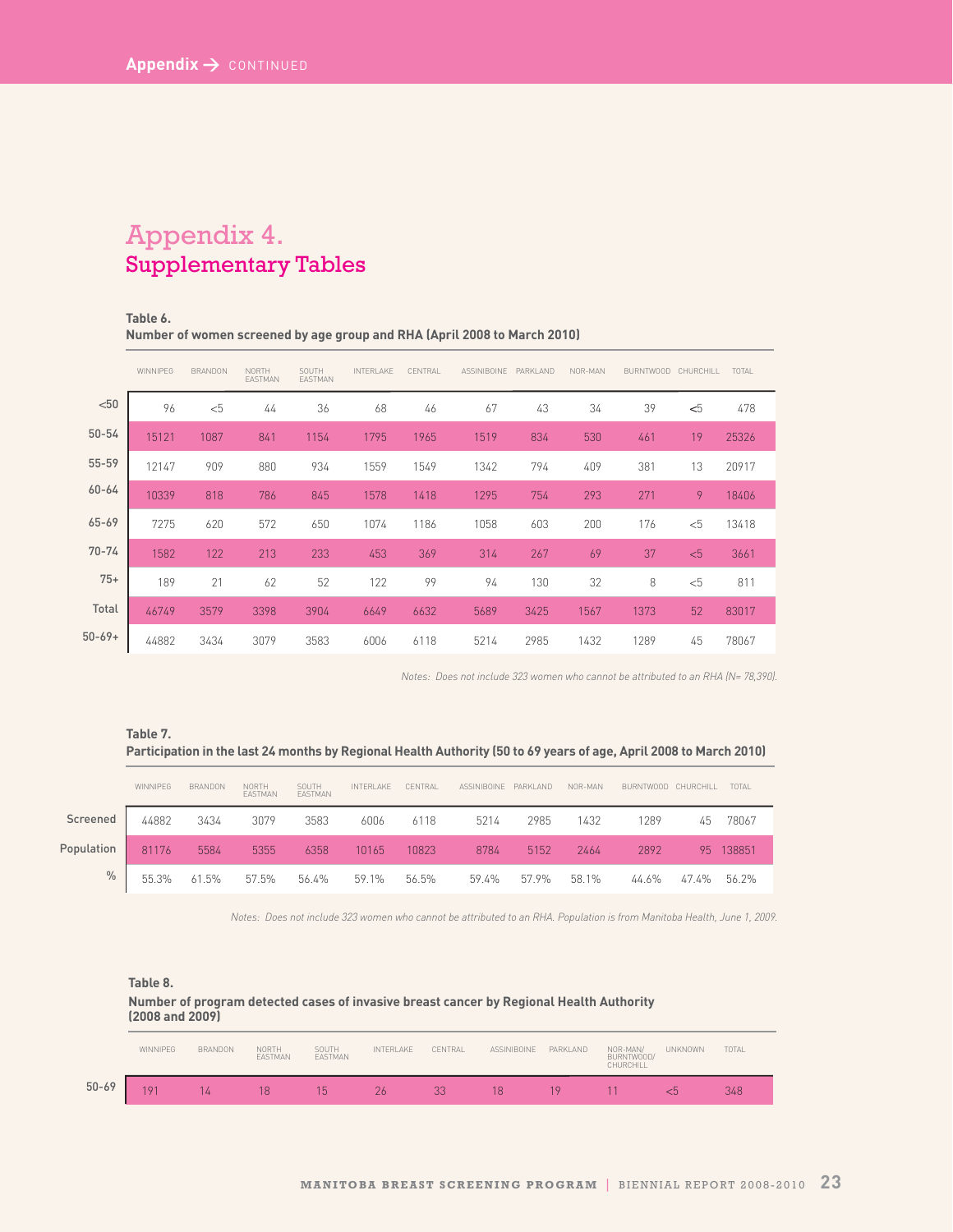#### **Table 9.**

**Number of program detected cases and cancer detection rate of invasive breast cancer by age group and screen type (2008 and 2009)**

|           |              | WOMEN SCREENED |       |              | INVASIIVE BREAST CANCER |       | CANCER DETECTION RATE PER 1000 WOMEN SCREENED |                  |       |
|-----------|--------------|----------------|-------|--------------|-------------------------|-------|-----------------------------------------------|------------------|-------|
|           | <b>FIRST</b> | RE-SCREEN      | TOTAL | <b>FIRST</b> | RE-SCREEN               | TOTAL | <b>FIRST</b>                                  | <b>RE-SCREEN</b> | TOTAL |
| < 50      | 310          | 187            | 497   | $<$ 5        | $<$ 5                   | $<$ 5 | 6.5                                           | 0.0              | 4.0   |
| $50 - 54$ | 12832        | 13405          | 26237 | 44           | 34                      | 78    | 3.4                                           | 2.5              | 3.0   |
| 55-59     | 2219         | 19608          | 21827 | 19           | 61                      | 80    | 8.6                                           | 3.1              | 3.7   |
| $60 - 64$ | 969          | 18163          | 19132 | 8            | 97                      | 105   | 8.3                                           | 5.3              | 5.5   |
| $65 - 69$ | 549          | 13511          | 14060 | 7            | 78                      | 85    | 12.8                                          | 5.8              | 6.0   |
| $70+$     | 157          | 3765           | 3922  | < 5          | 23                      | 24    | 6.4                                           | 6.1              | 6.1   |
| $50 - 69$ | 16726        | 68452          | 85178 | 78           | 270                     | 348   | 4.7                                           | 3.9              | 4.1   |

*Notes: 8 cases of breast cancer with incomplete morphology*

#### **Table 10.**

**Number of women diagnosed with program detected in situ breast cancer by age group and screen type (2008 and 2009)**

# **Table 11.**

#### **Number of open and core biopsies over time (50 to 69 years of age)**

|           | FIRST | <b>RE-SCREEN</b> | TOTAL |
|-----------|-------|------------------|-------|
| $50 - 54$ | 14    | 8                | 22    |
| 55-59     | $<$ 5 | 18               | 18    |
| $60 - 64$ | < 5   | 23               | 27    |
| $65 - 69$ | $<$ 5 | 11               | 13    |
| $70+$     |       |                  |       |
| $50 - 69$ | 20    | 60               | 80    |

*Notes: Excludes 8 cases of insitu cancer detected in women 70 years of age and older.*

| Open                      | 71  |
|---------------------------|-----|
| benign                    | 46  |
| malignant                 | 25  |
| benign to malignant ratio | 1.8 |
| Core                      | 305 |
| benign                    | 143 |
| malignant                 | 162 |
| benign to malignant ratio | 0.9 |
| total                     | 376 |

|         | 2005 | 2006 | 2007 | 2008 | 2009 |
|---------|------|------|------|------|------|
| Open    | 71   | 86   | 75   | 87   | 62   |
| enign   | 46   | 64   | 60   | 59   | 40   |
| ignant  | 25   | 21   | 21   | 16   | 13   |
| t ratio | 1.8  | 3    | 2.9  | 3.7  | 3.1  |
| Core    | 305  | 408  | 394  | 482  | 458  |
| enign   | 143  | 190  | 186  | 220  | 228  |
| ignant  | 162  | 156  | 153  | 156  | 147  |
| t ratio | 0.9  | 1.2  | 1.2  | 1.4  | 1.6  |
| total   | 376  | 494  | 479  | 569  | 520  |

**Table 12.**

**Stage of program detected invasive breast cancer by screen type (50-69 years of age, 2008 and 2009)**

| <b>STAGE</b> | <b>FIRST</b> | <b>RE-SCREEN</b> | TOTAL | <b>FIRST</b> | <b>RE-SCREEN</b> | ALL<br><b>SCREENS</b> |
|--------------|--------------|------------------|-------|--------------|------------------|-----------------------|
|              | 39           | 172              | 211   | 52%          | 68%              | 64%                   |
| IIA/B        | 30           | 71               | 101   | 40%          | 28%              | 31%                   |
| III and IV   | 6            |                  | 17    | 8%           | 4%               | 5%                    |
| Total        | 75           | 254              | 329   |              |                  |                       |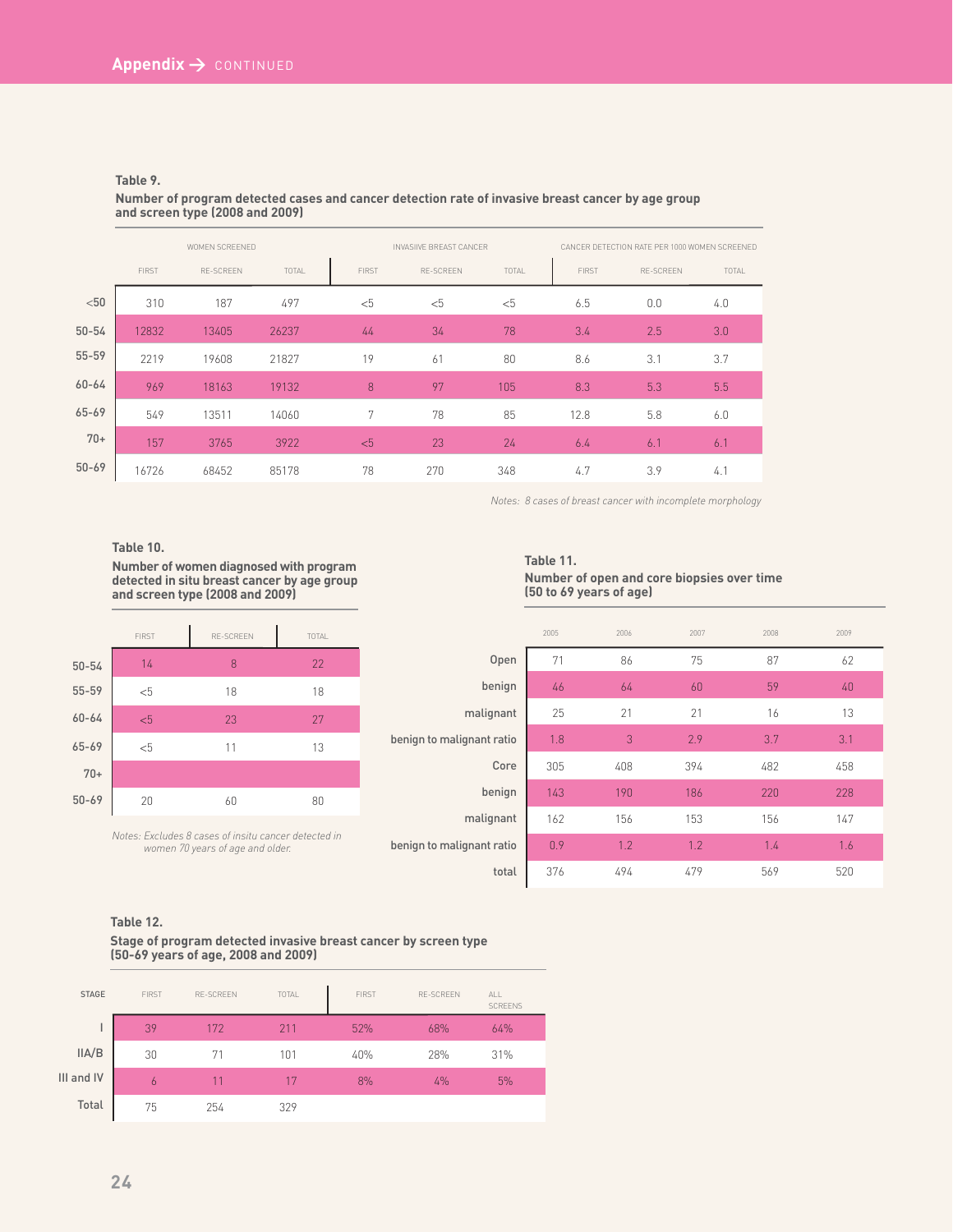

# **BreastCheck** Mammography Guidelines

# What is BreastCheck?

BreastCheck is a population-based screening program operated by CancerCare Manitoba. The goal is to reduce breast cancer deaths by finding breast cancer at an early stage. Research shows that screening can reduce mortality from breast cancer by up to 25% in women 50 to 69 years of age. The Program provides mammograms every 2 years for all eligible Manitoba women.

# What happens at the Program?

Women complete a short questionnaire about breast health, risk factors and sign a consent form authorizing sharing of results between health providers. They receive a mammogram, the opportunity to watch a DVD on reducing cancer risk and information on breast awareness including sign and symptoms. The visit takes about 30 minutes. We encourage women to get a regular clinical breast exam from their health care provider.

# Who is eligible?

Women 50 years of age and older with no signs or symptoms of breast cancer such as lumps or nipple discharge, no breast implants, no previous diagnosis of breast cancer, and no mammogram in the last 12 months

## Where do women go to be screened?

BreastCheck has 4 locations as well as a mobile service:

- • Winnipeg: 5-25 Sherbrook St. 788-8000
- • Brandon: 620 Frederick St. 578-2040
- Thompson: Thompson General Hospital 1-800-903-9290
- Winkler/Morden: Boundary Trails Health Centre, Junction of Hwy. 3 & 14, 1-800-903-9290
- Mobile 90 locations. Call 1-800-903-9290 or look them up at www.breastcheckmb.ca

| <b>Patient age</b>  | <b>BreastCheck Mammography recommendations and letters</b>                                                                                                                                                                                                                                                                                                                                                                                 |
|---------------------|--------------------------------------------------------------------------------------------------------------------------------------------------------------------------------------------------------------------------------------------------------------------------------------------------------------------------------------------------------------------------------------------------------------------------------------------|
| Women age 50 to 74: | BreastCheck Screening mammograms are generally recommended every 2 years.<br>The Program:                                                                                                                                                                                                                                                                                                                                                  |
|                     | • sends letters of invitation to women when they turn 50 years of age.<br>• sends result letters to women and their primary care providers within 2 weeks.<br>• sends recall letters to program participants every 2 years up to age 74.<br>Women can also self refer                                                                                                                                                                      |
|                     | Some women are recalled yearly based on:<br>• significant family related risk that considers number of diagnoses, age of diagnosis,<br>male breast cancer.<br>• pathological diagnosis of Lobular Carcinoma In-situ (LCIS)<br>or Atypical Ductal Hyperplasia (ADH).<br>• radiologist recommendation.                                                                                                                                       |
| Women over age 74:  | Women over age 74 should discuss risks and benefits with their primary care provider.<br>. Women will not be recalled by letter but can self refer.<br>• Women and their primary care provider will receive a result letter.<br>• Stopping screening should be considered when there are:<br>- Co-morbidities and an expected lifespan of less than 5-10 years.<br>- Physical limitation for mammography that prevents proper positioning. |

# Further Testing

About 5 to 6% of women will require further testing. This is part of routine screening and in most cases will confirm that cancer is not present. BreastCheck refers women directly to a diagnostic centre\* or further testing can be coordinated by the primary care provider. Direct referral by the Program can reduce the time to diagnosis. One or more of the following may be recommended: diagnostic mammogram, ultrasound, stereotatic core biopsy, surgical consultation.

Every effort is made to minimize a woman's anxiety about further testing. Information is provided in pamphlets, letters and by phone. Primary care providers are notified of abnormal results before the woman so they are ready to answer questions. BreastCheck staff encourage primary care providers and women to call the Program if they have any questions.

Most women (91%) whose mammogram shows that further tests are needed will not have cancer. These women can return to routine screening at BreastCheck.

BreastCheck obtains the results of all follow- up testing by contacting the diagnostic facility or the primary care provider. This is to ensure that all women receive the appropriate recommended tests and that screening outcomes such as cancer detection rates can be measured. In Manitoba, breast cancer mortality has been reduced by 23% in women who attended the Program.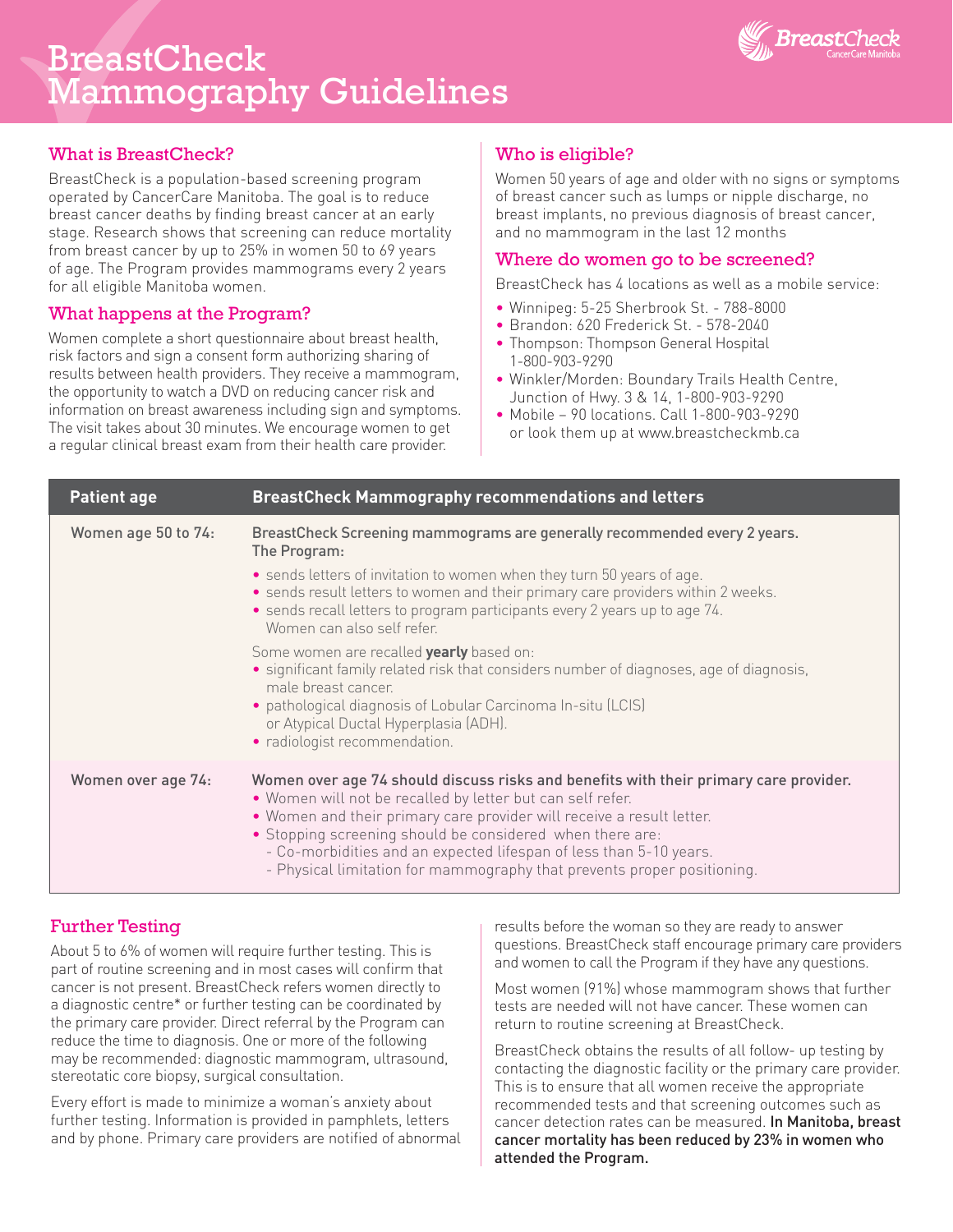# What are the limitations of screening?

Possible limitations of screening include anxiety about further testing, pain, radiation exposure, over diagnosis and missed cancers.

Women can find mammograms painful. BreastCheck asks women to rate the discomfort of a mammogram on a scale of 0 to 10 with 10 being the worst and 0 being no pain. About two thirds of women rate the discomfort a 5 or less.

Mammography involves exposure to radiation. The amount of radiation received from a screening mammogram is almost the same as that received over 3 months from usual surroundings. Studies show that the hypothetical risk of a new cancer starting due to radiation to the breast from breast screening mammography is extremely low. The benefits of early diagnosis and treatment of breast cancer outweigh the small radiation risk for women over the age of 50.

Screening can result in over diagnoses and over treatment of cancers which may not otherwise have become apparent during a woman's life time. Additionally, not all breast cancers found through screening can be cured.

Up to 20% of breast cancers in women age 50 to 69 years of age may be missed by mammography. This is why regular screening and awareness of breast cancer signs and symptoms are important. A recent negative mammogram should not be used to reassure a woman if symptoms subsequently appear.

# The role of primary care providers:

Primary care providers have an important role to play in the early detection of breast cancer. They can provide information to women about the benefits and limitations of screening mammography so an informed choice can be made. Your recommendation can make a difference in encouraging women to attend. Please provide a regular clinical breast examination and encourage breast awareness.

# **What are the Mammography recommendations for individuals not seen at BreastCheck?**

| Women age 40 or under                           | • Screening mammograms not routinely recommended.                                                                                                                                                                                                                                                                                                                                                                                                                                      |
|-------------------------------------------------|----------------------------------------------------------------------------------------------------------------------------------------------------------------------------------------------------------------------------------------------------------------------------------------------------------------------------------------------------------------------------------------------------------------------------------------------------------------------------------------|
| Women 40 to 49 years<br>of age                  | • Screening mammograms not routinely recommended but risks and benefits of screening<br>should be discussed and referral made to a diagnostic centre* if appropriate.<br>• Women with significant family history can be referred to a diagnostic centre* and are also<br>accepted at BreastCheck rural and northern mobile sites with referral.<br>• BreastCheck does not send letters to and does not accept women under age 50<br>at fixed screening sites or Winnipeg mobile sites. |
| Symptomatic - any age                           | • Refer to a diagnostic centre* for mammogram, ultrasound and/or surgical consultation. If a<br>mammogram is negative in the presence of a palpable abnormality send for further assessment.                                                                                                                                                                                                                                                                                           |
| Women with implants                             | • Age 49 and younger: discuss risks and benefits of screening younger women, their need<br>for mammograms and refer to a diagnostic centre* if appropriate.<br>• Age 50 and over: refer to a diagnostic centre* for a mammogram.                                                                                                                                                                                                                                                       |
| <b>Confirmed BRCA</b><br>gene mutation          | • Consult with the WRHA Breast Health Centre or breast specialist as monitoring will vary<br>depending on age, gender and personal history of breast cancer                                                                                                                                                                                                                                                                                                                            |
| Women who have had a<br>breast cancer diagnosis | • Refer to a diagnostic centre* for mammogram or other follow up as recommended.                                                                                                                                                                                                                                                                                                                                                                                                       |

*\* There are 7 diagnostic centres in Manitoba that provide diagnostic mammograms. Physician referral is required.*

# Additional resources:

#### The WRHA Breast Health Centre:

Phone: 235-3906 Toll Free 1-888-501-5219 www.wrha.mb.ca/community/bhc/index.php *An assessment centre for women and men of all ages who have signs and symptoms of breast cancer.*

#### CancerCare Manitoba:

Phone: 787-2197

www.cancercare.mb.ca/home/health\_care\_professionals/ *Manitoba information on cancer treatment and primary care provider resources.* 

#### The CCMB Breast Cancer Centre of Hope

Phone: 788-8080 Toll Free 1-888-660-4866 www.cancercare.mb.ca/hope *An information and support centre for all women and men with, or concerned about, breast cancer and the people who care for them.*

Canadian Cancer Society's Cancer Information Service Toll Free 1-888-939-3333, 9am – 6pm, Monday – Friday www.cancer.ca *Anyone can call for information about cancer.*

#### Public Health Agency of Canada:

www.publichealth.gc.ca/decisonaids *Information on mammography for women aged 40 and older: A Decision Aid for Breast Screening in Canada* 

## For additional resources or information contact:



25 Sherbrook Street Unit 5 Winnipeg Manitoba R3C 2B1 phone: 788-8633 or 1-800-903-9290 Fax: 788-1594

www.breastcheckmb.ca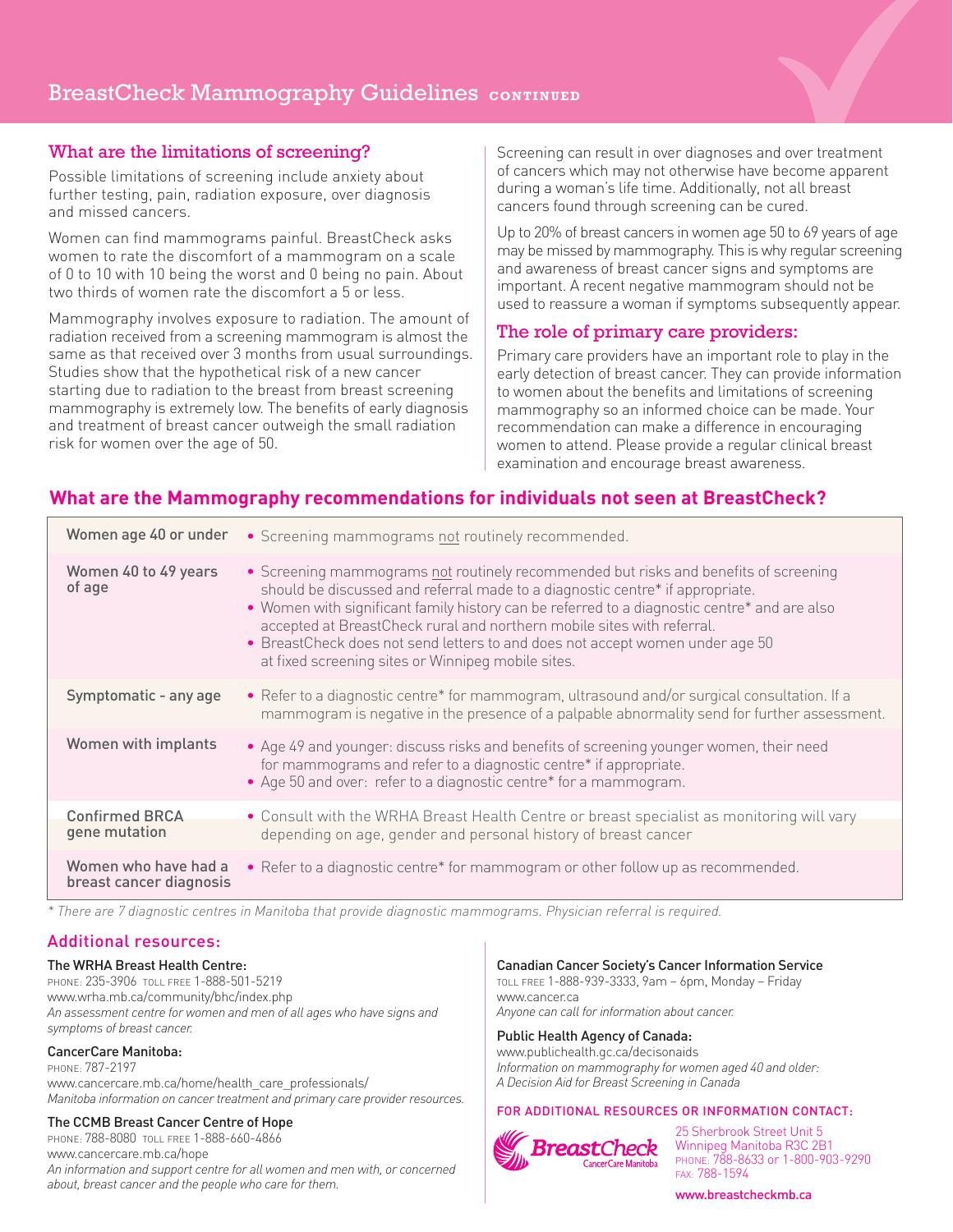